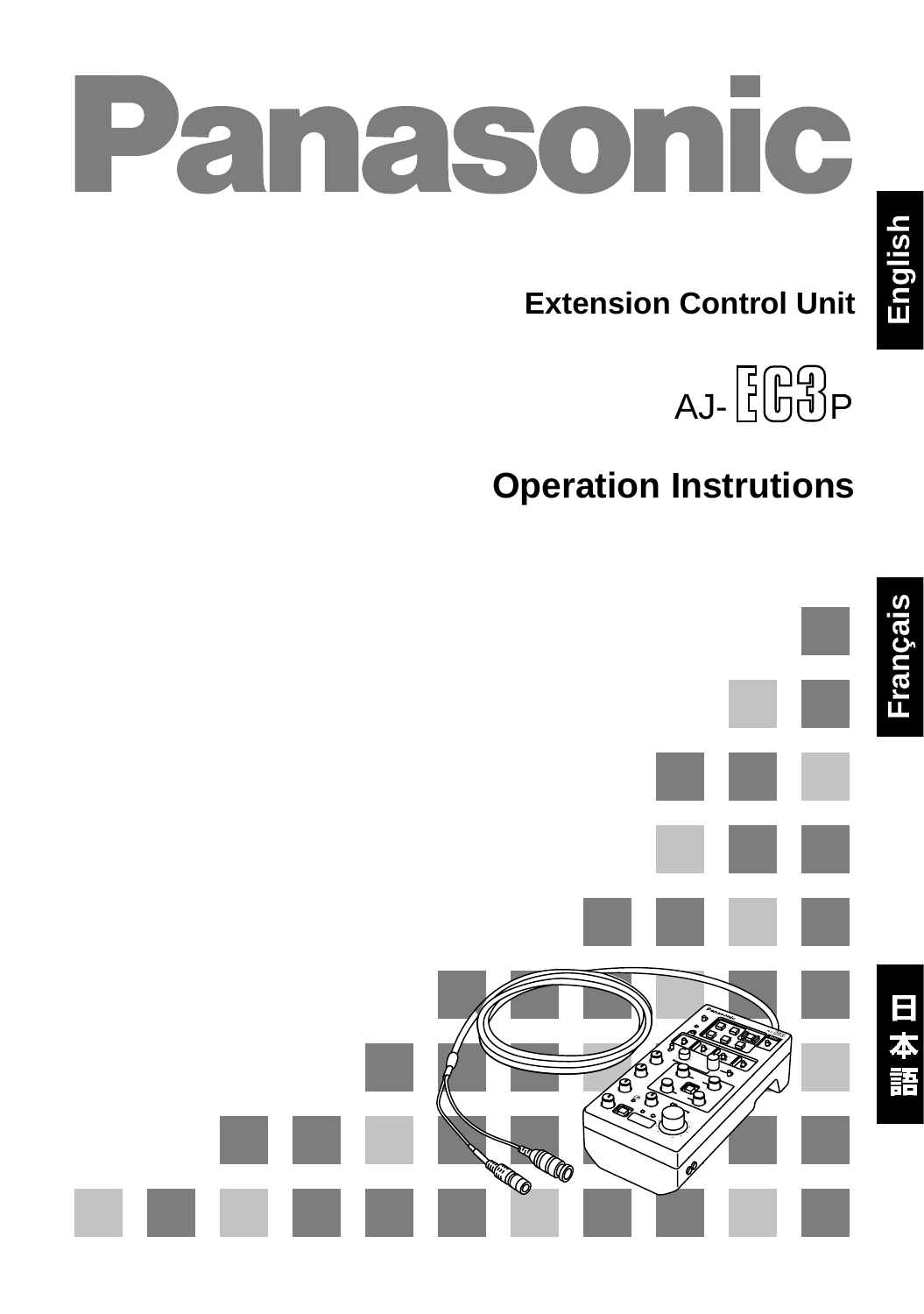Thank you for purchasing this AJ-EC3 Extension Control Unit (which will subsequently be referred to in these instructions as "the unit").

The unit features high performance and a variety of functions for supporting DVCPRO, DVCPRO50 and DVCPRO HD camera recorders.

# **CONTENTS**

| Shading menu operation procedure (example: black shading)E-14 |  |
|---------------------------------------------------------------|--|
|                                                               |  |

### **WARNING:**

**TO REDUCE THE RISK OF FIRE OR SHOCK HAZARD, DO NOT EXPOSE THIS EQUIPMENT TO RAIN OR MOISTURE.**

### **CAUTION:**

**TO REDUCE THE RISK OF FIRE OR SHOCK HAZARD AND ANNOYING INTERFERENCE, USE THE RECOMMENDED ACCESSORIES ONLY.**

indicates safety items.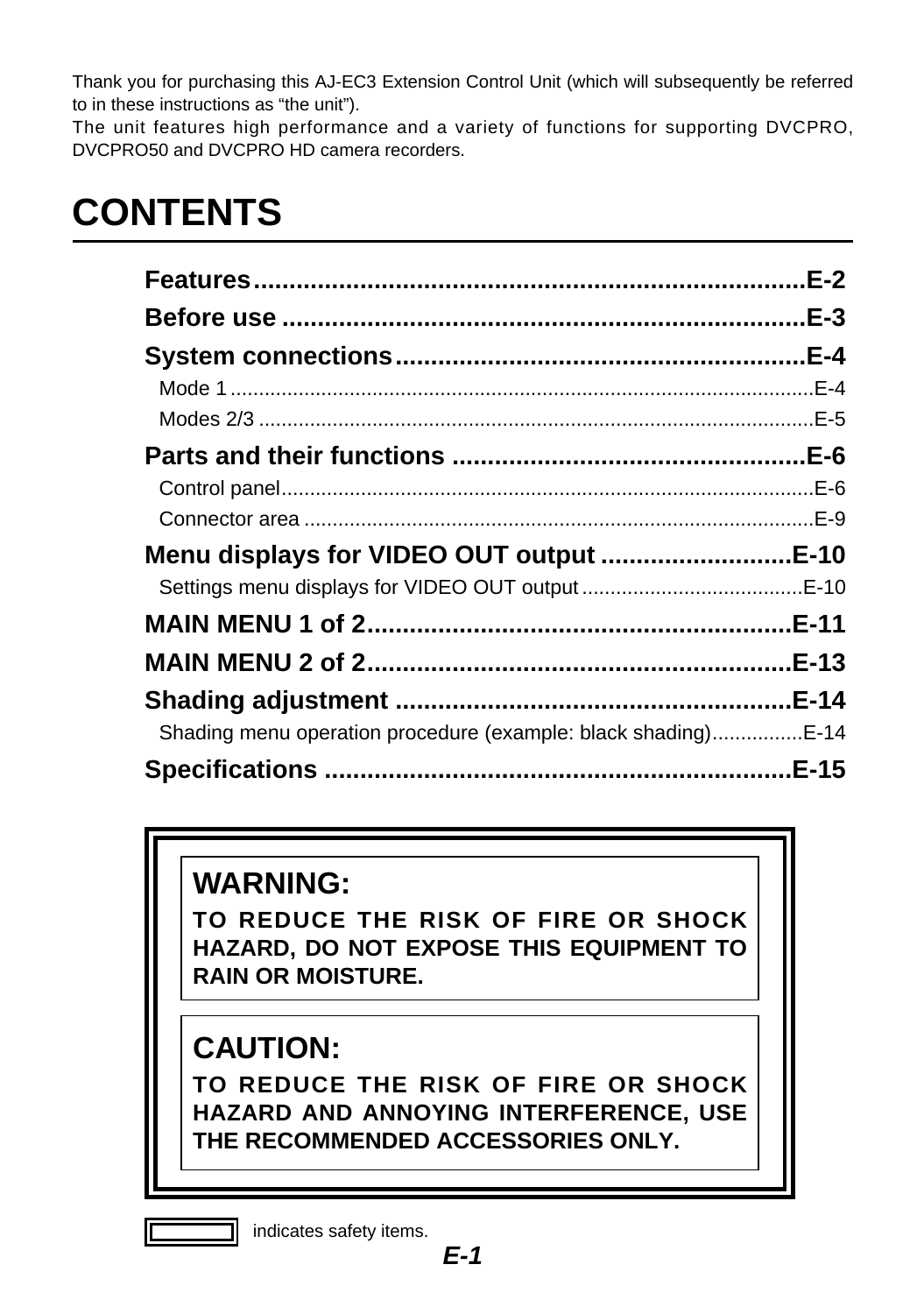### **Features**

#### **Features**

- 1. The unit can be used to operate the VTR sections of DVCPRO, DVCPRO50 and DVCPRO HD camera recorders.
	- An ENABLE switch is provided to safeguard against operating errors.
	- VTR warnings are indicated by an LED.
- 2. Video signals with characters added (SETUP menus, etc.) can be output from the unit's VIDEO OUT connector.
	- Since the SETUP menus are not displayed on the viewfinder of the camera recorder, the camera can be controlled using the AJ-EC3P's SETUP menus even during shooting.
	- The SETUP menu screens can be output even when no video signals are supplied.
- 3. The unit features the following functions and displays which have been added to the existing models AQ-EC1 and AJ-EC2.
	- DETAIL, GAMMA, KNEE SLOPE and KNEE POINT picture quality adjustment functions incorporated
	- GAIN, IRIS and FILTER position settings now displayed on a 7-segment LED
	- S.S and S.V positions added to SHUTTER switch area Synchro-scan settings performed using SETUP dial
	- ≥PAINTING (R/B GAIN, R/B BLACK) ENABLE function added
	- LEDs for ABB/AWB OK/NG displays featured
	- Rotary encoder to select the SETUP menus used
- 4. By organizing the SETUP menus hierarchically, menu selection is facilitated and operating ease has been improved.
- 5. The unit automatically identifies any camera recorder which does not incorporate the AJ-EC3P protocol, and it switches to a mode in which the same functions as the existing model AQ-EC1 and AJ-EC2 are operated.

#### **<Note>**

It may not be possible to use some of the above functions with some types of camera recorders. For further details, refer to "Before use" (page E-3).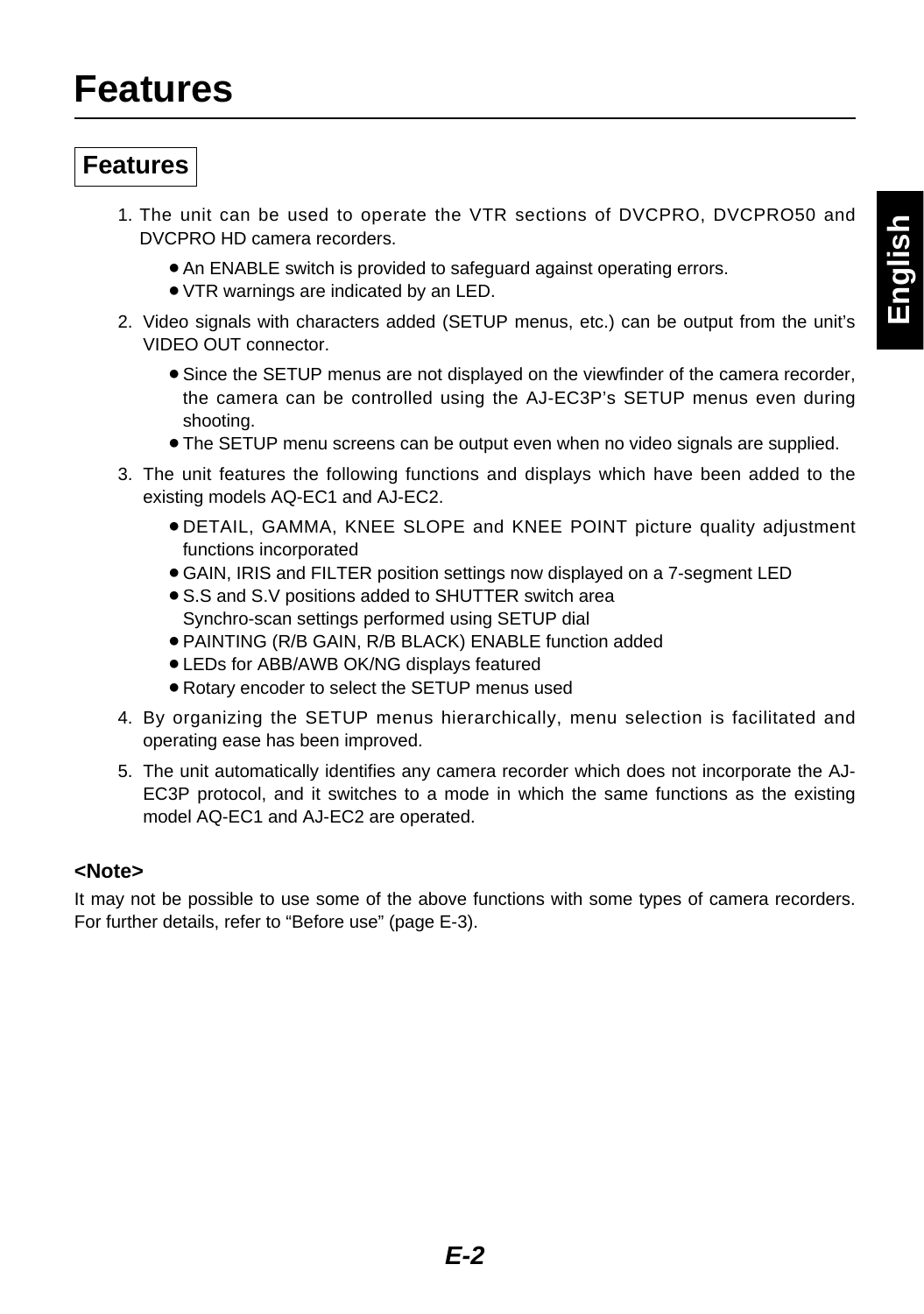# **Before use**

The unit's functions may be restricted by the type of camera recorder used. Before use, therefore, check the camera recorder model and the functions which can be used with it.

| Model                                   | Functions which can be used |                                                                                                                                                                                                                                                                                                                                                                                                                                                                                                                                                                                                                                                                                                                                                                                                              |
|-----------------------------------------|-----------------------------|--------------------------------------------------------------------------------------------------------------------------------------------------------------------------------------------------------------------------------------------------------------------------------------------------------------------------------------------------------------------------------------------------------------------------------------------------------------------------------------------------------------------------------------------------------------------------------------------------------------------------------------------------------------------------------------------------------------------------------------------------------------------------------------------------------------|
| AJ-D910WA<br><b>D610WA</b>              | Mode 1                      | All the unit's functions can be used. However, any old versions of<br>the software must be upgraded so consult your dealer about this.                                                                                                                                                                                                                                                                                                                                                                                                                                                                                                                                                                                                                                                                       |
| AJ-HDC20A<br><b>BS900</b>               | Mode 2                      | Video signals cannot be output from the unit.<br>All the unit's other functions can be used.                                                                                                                                                                                                                                                                                                                                                                                                                                                                                                                                                                                                                                                                                                                 |
| AJ-D810<br><b>D700A</b><br>D700<br>D400 | Mode 3                      | 1. No VTR operations (START/STOP, FF, REW, STOP and PLAY<br>REC CHECK) can be performed.<br>2. The GAMMA, KNEE SLOPE, KNEE POINT and DETAIL<br>controls cannot be operated.<br>3. The shutter speed is set to 1/60 or 1/100 when S.S. or S.V is<br>selected by the SHUTTER selector switch.<br>4. The FILTER settings cannot be displayed.<br>Only GAIN or IRIS can be selected for LED display using the<br>CHECK button.<br>5. The SETUP menus are not the unit's menus. The camera<br>recorder's menus are output from the camera recorder's VIDEO<br>OUT connector. Menus are not output to the unit's VIDEO OUT<br>connector.<br>6. Only L, M or H can be selected by the GAIN selector switch,<br>and these settings appear as 0, 9 and 18 on the LED display.<br>7. PAINTING is enabled at all times. |

#### **<Note>**

Consult your dealer if a model not listed in the above table is going to be used.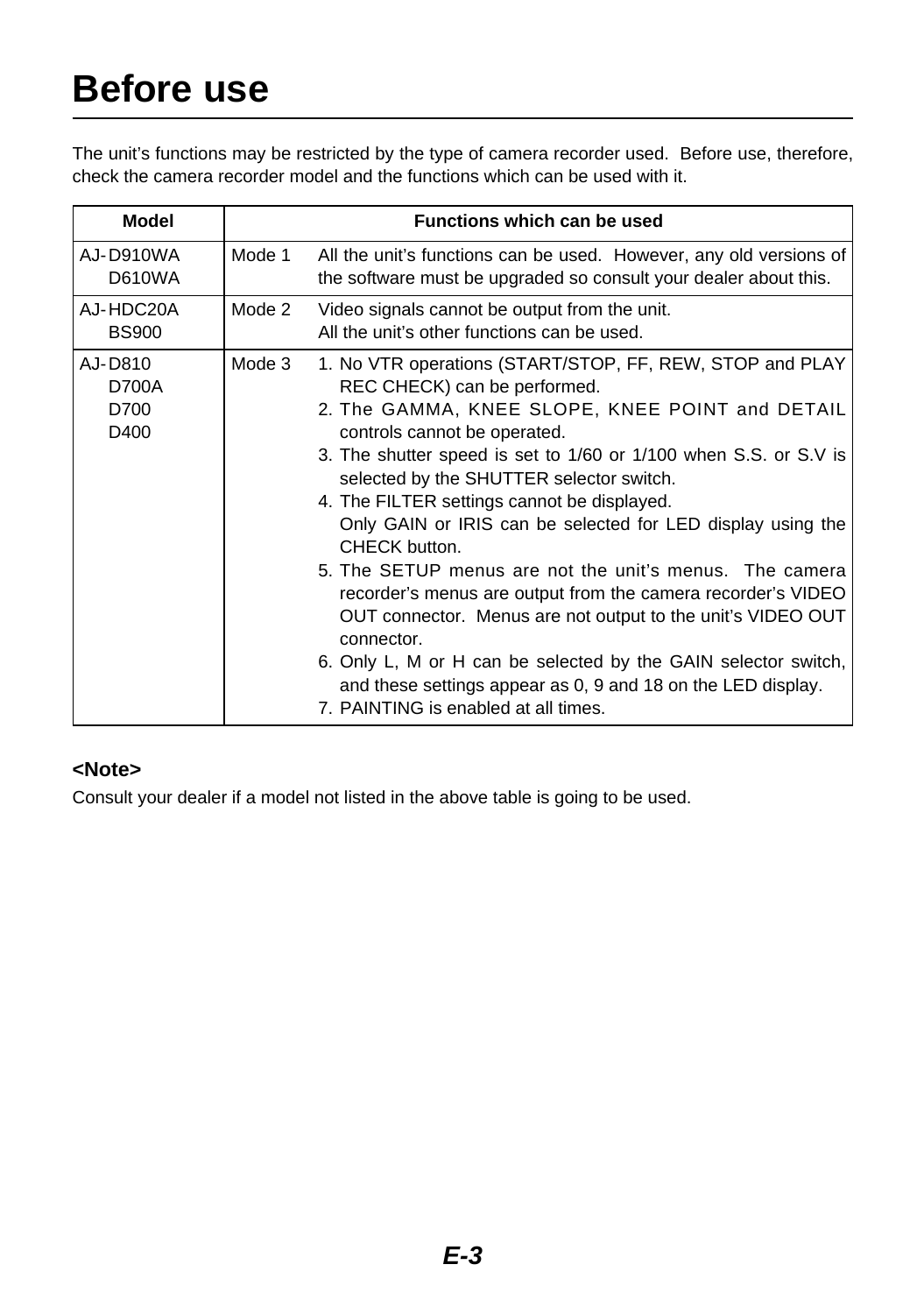The unit is connected to a camera recorder, monitor, etc. for use. The examples illustrated here show the system connections for mode 1 and modes 2/3.

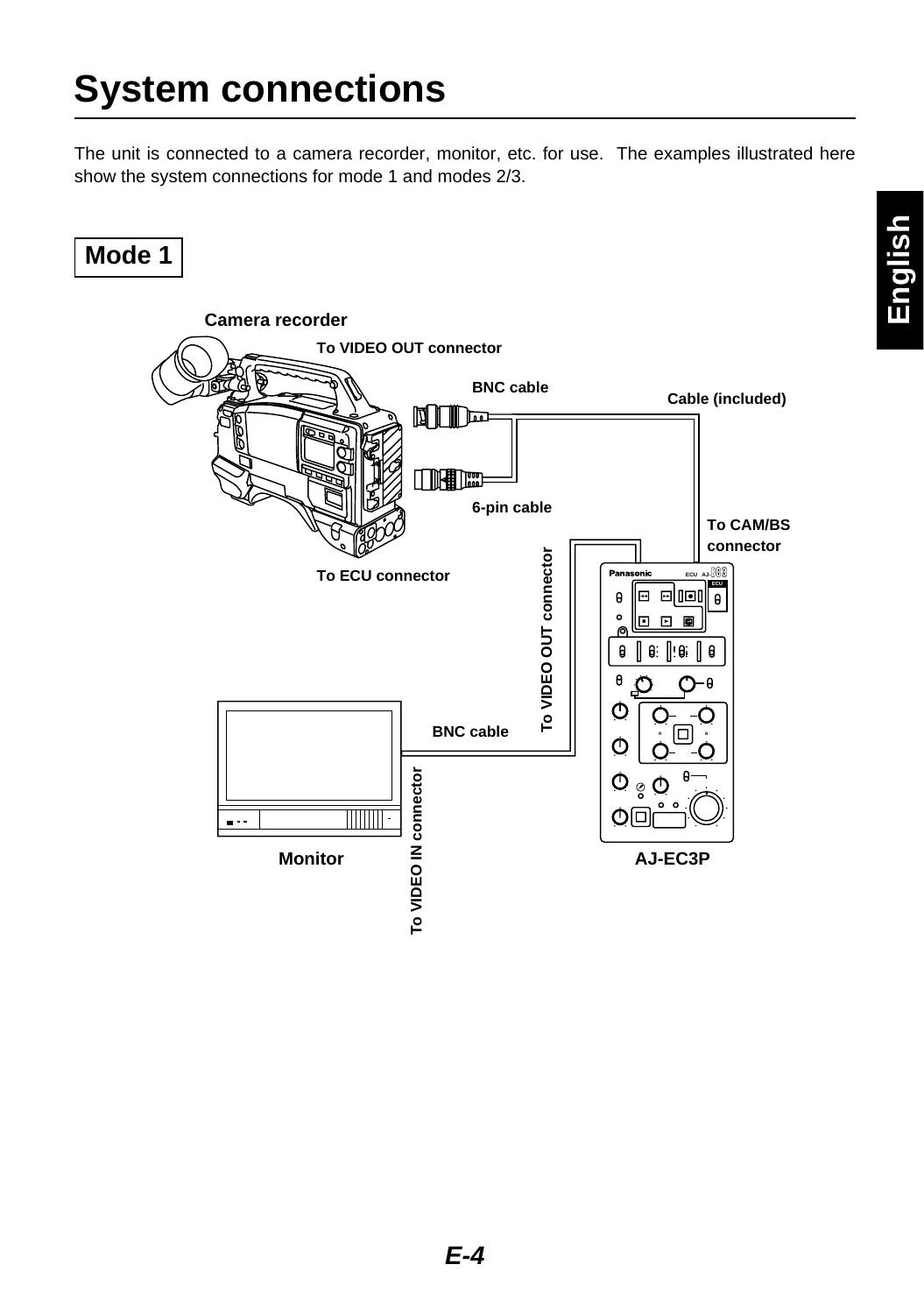## **System connections**

### **Modes 2/3**



The BNC cable end of the cable (included) is not used in mode 2 or 3. Run it alongside the 6-pin cable and secure it.

#### **<Notes>**

- ≥For details on the connection of the camera recorder, monitor or other units, refer to their respective Operating Instructions.
- ≥An RCOP cable must be obtained separately if the model AJ-BS900P is going to be used. Consult your dealer.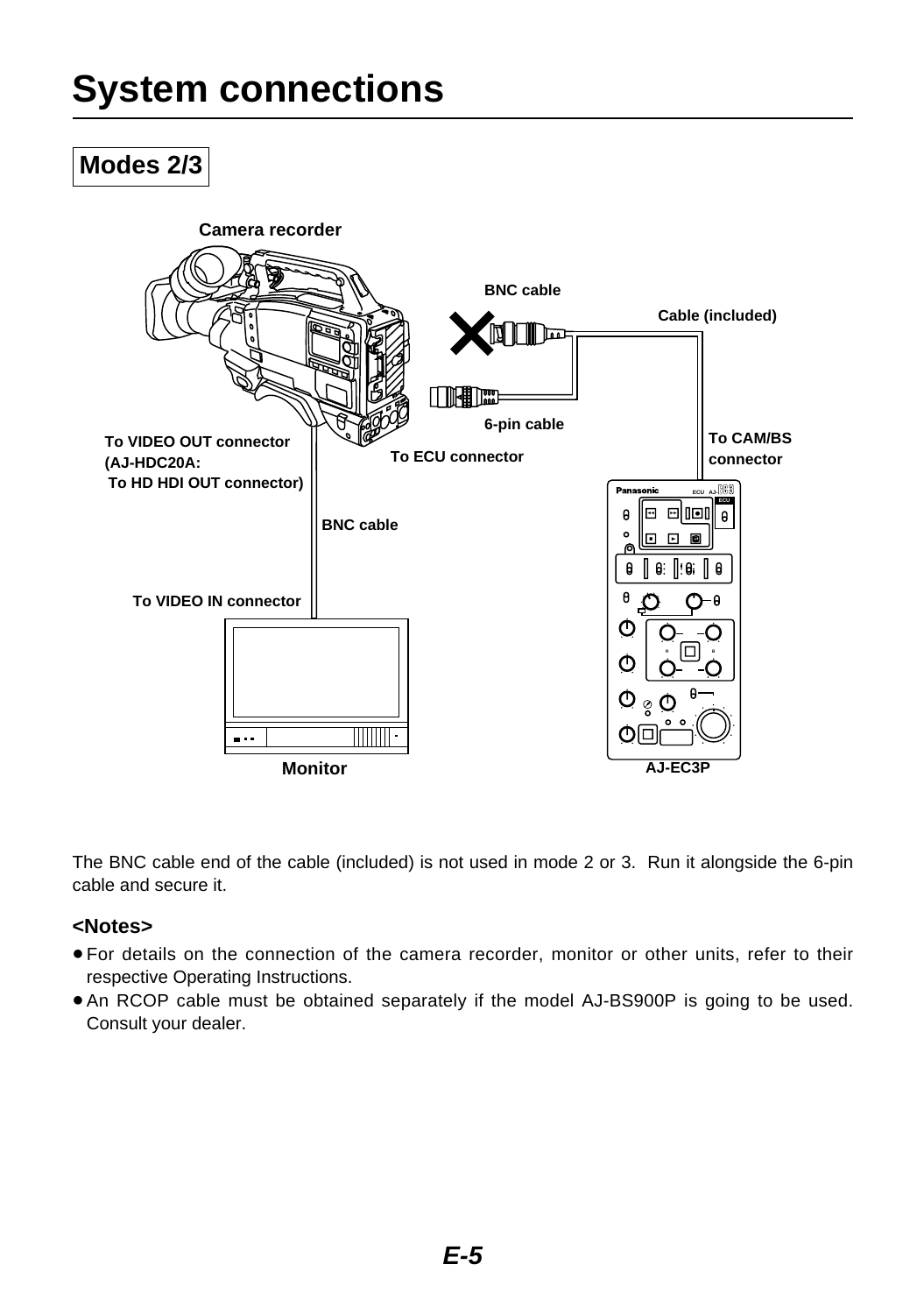### **Control panel**



#### 1 **Power switch**

Main power ON/OFF switch of the AJ-EC3P.

#### 2 **START/STOP button**

When this is pressed, the camera recorder starts recording; when it is pressed again, it stops recording. This button works in exactly the same way as the camera recorder's VTR start button. Its LED remains lighted during recording.

#### **FF (fast forward) button** 3

Press this to fast forward the tape. Its LED remains lighted during fast forwarding.

#### 4 **REW (rewind) button**

Press this to rewind the tape. Its LED remains lighted during rewinding.

#### **REC CHK button** 5

It is possible to check what has just been recorded (2-second rec review) by pressing this button during rec pause. When it is pressed during play pause, the tape is cued to provide continuity from one shot to the next.

#### 6 **PLAY (playback) button**

Press this to view the playback images on the camera recorder's viewfinder or on a color video monitor if one is being used. Its LED remains lighted during playback.

#### 7 **STOP button**

Press this to stop the tape travel.

#### **VTR ENABLE switch** 8

This enables the VTR operations  $(2)$  through  $(7)$  to be performed on the unit. ON : The operations performed by the unit are enabled. The time code is displayed. OFF : The operations performed by the unit are disabled. The time code is not displayed.

#### 9 **WARNING indicator**

This lights up to indicate that a VTR error has occurred.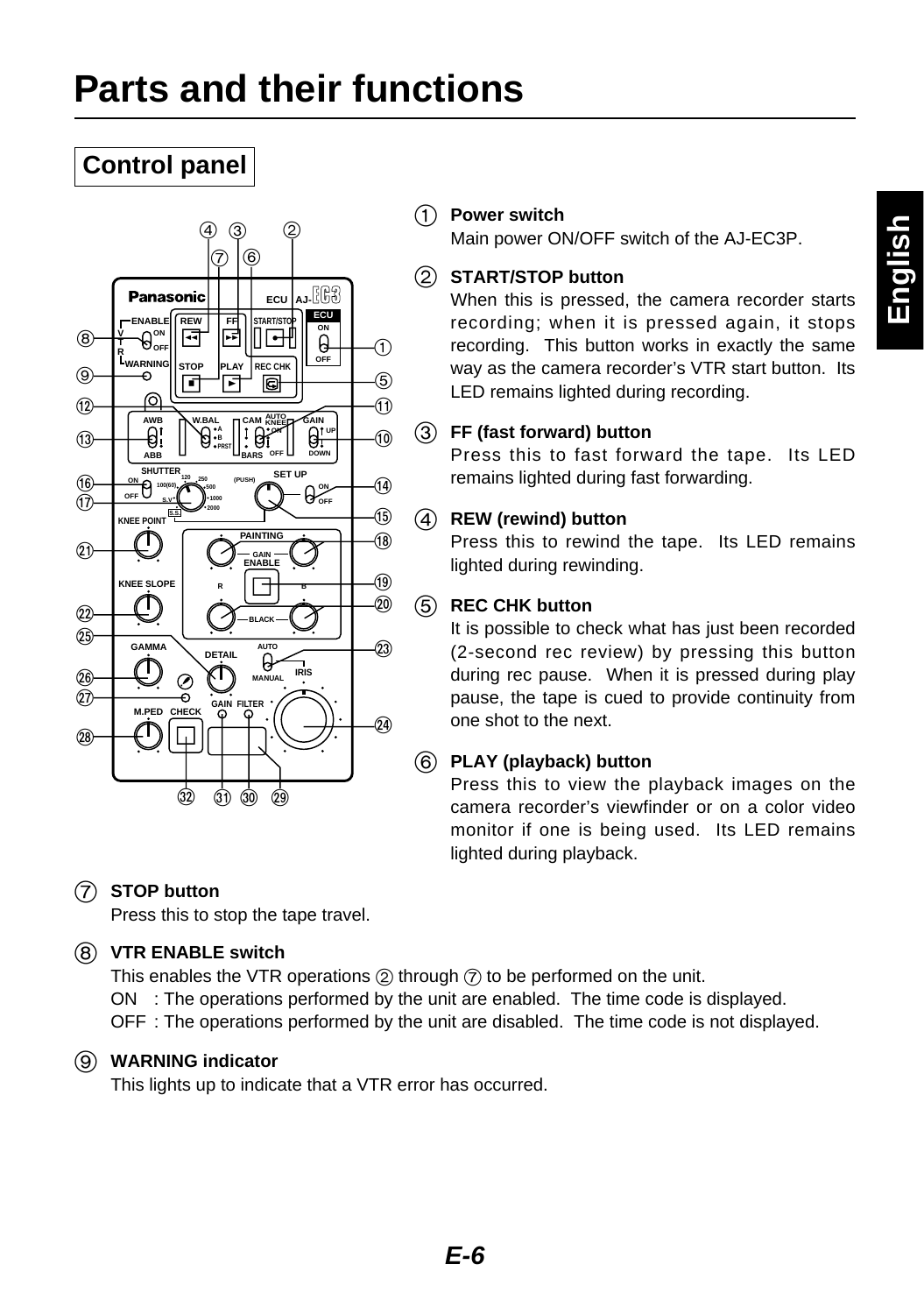#### : **GAIN (gain selector) switch**

This is used to select the video amplifier's gain depending on the lighting conditions that prevail during shooting.

#### **<Note>**

If the camera recorder's GAIN setting has been set on the AJ-EC3P to a value exceeding 30 dB, it will be canceled when the power is turned off and then automatically set to 30 dB when the power is turned back on.

#### ; **CAM AUTO KNEE / BARS switch**

This selects the video signals to be output from the camera area to the VTR area, viewfinder and video monitor.

- Setting positions of CAM AUTO KNEE/BARS switch
	- BARS : Color bar signals are output.
		- Set the switch to this position in the following circumstances:
		- ●When the video monitor is to be adjusted
		- ●When color bar signals are to be recorded
	- CAM.AUTO KNEE OFF: The images shot by the camera are output. The AUTO KNEE circuit does not work. MANUAL KNEE is set as the camera recorder's initial setting.

CAM.AUTO KNEE ON : The images shot by the camera are output.

The AUTO KNEE circuit works.

#### **W.BAL switch** <

- PRST : Set to this position if there is no time to adjust the white balance. The 3200K white balance value is stored in the memory as the presetting.
- A or B : When the  $(3)$  AWB / ABB switch is set to the AWB position, the white balance is automatically adjusted, and the value adjusted is stored in memory A or memory B.

The white balance value corresponding to the FILTER control position can also be stored in the memory by setting FILTER INH to OFF. For further details, refer to the respective pages in the Operating Instructions of the camera recorder being used.

#### **AWB / ABB (auto white balance / auto black balance adjustment) switch**  =

AWB: Set here for the white balance to be adjusted automatically.

When the  $(12)$  W.BAL switch is set to A or B at this time, the value to which the balance was adjusted will be stored in memory A or memory B.

ABB : Set here for the black balance to be adjusted automatically. The value to which the balance was adjusted will be stored in a dedicated memory.

#### > **SETUP switch**

This displays the SETUP menus at the VIDEO OUT connector.

#### ? **SETUP dial**

This is used to set the SETUP menus. After a menu has been selected using the dial, press the dial to enter it.

#### @ **SHUTTER switch**

Set this to ON when the electronic shutter is to be used.

#### A **SHUTTER SPEED selector switch**

This selects the shutter speed or SUPER V when the  $66$  SHUTTER switch is ON. At the S.S. setting, the shutter speed is changed using the SETUP dial.

#### **E-7**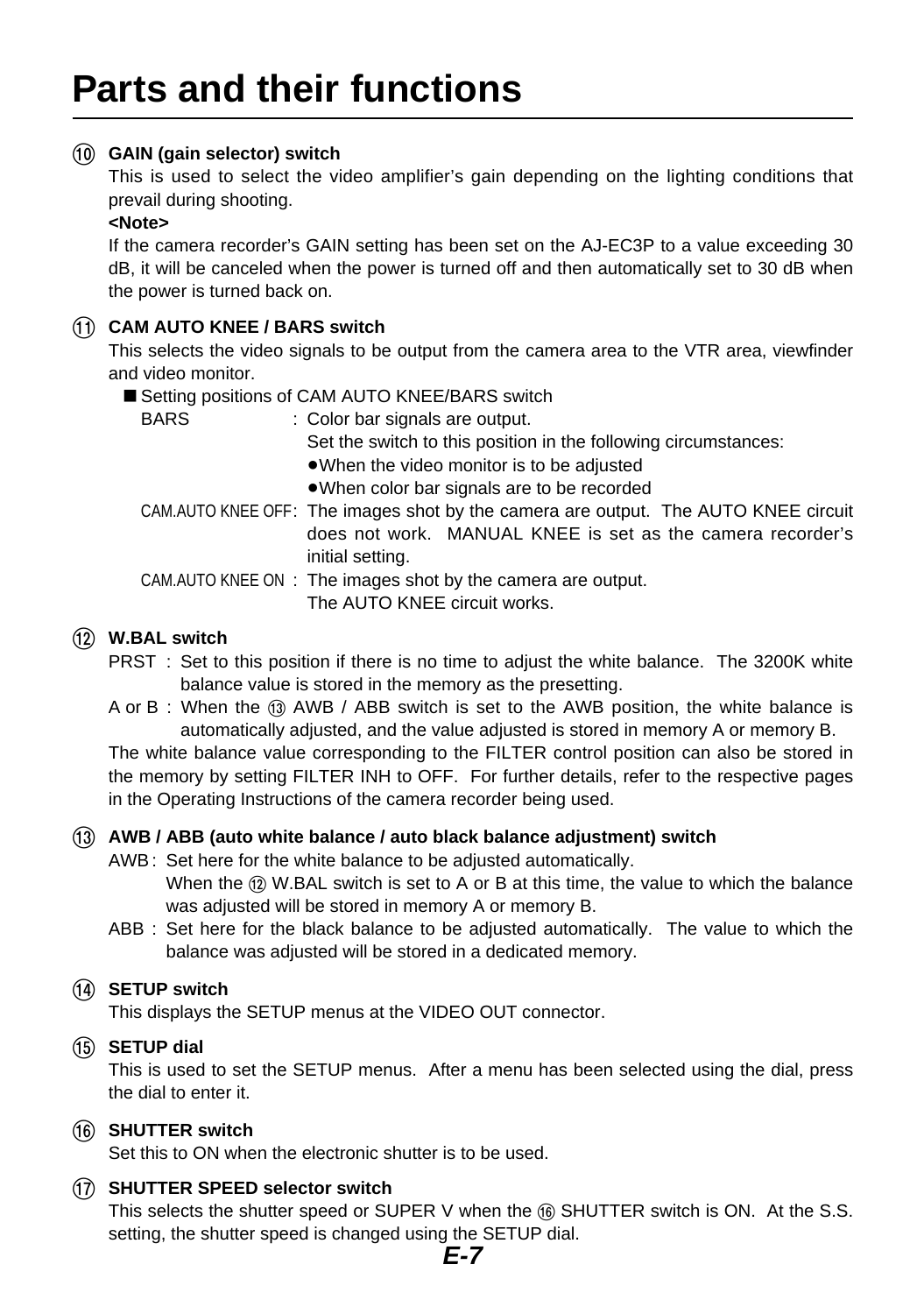### **Parts and their functions**

- C **PAINTING ENABLE switch** This is used to enable the PAINTING GAIN and BLACK VR controls. B **PAINTING GAIN VRs**  R GAIN and B GAIN controls K **INDICATOR DETAIL VR** J This enables both H DETAIL and V DETAIL to be varied at the same time. H **IRIS VR** When the  $@$  AUTO IRIS switch is ON, this control adds the control value to, or subtracts it from, the IRIS LEVEL on the user menu. This addition or subtraction is performed over a range of -2 steps to +2 steps. When the same switch is OFF, it is used to adjust the iris finely. I **GAMMA VR** This enables the camera's master gamma to be varied in 0.01 steps from 0.35 to 0.65. G **AUTO IRIS switch** AUTO IRIS ON/OFF switch D **PAINTING BLACK VR** R PEDESTAL and B PEDESTAL controls **(2) KNEE SLOPE VR** This is used to set the manual knee slope. **21) KNEE POINT VR** This is used to set the manual knee point.
	- 28 **M.PED VR**

This is used to set the master pedestal.

This lights when a lens extender is used.

#### M **Number display LED**

The iris value and the gain or filter positions are displayed on this LED. Normally, the iris value is shown but when the gain value or filter position has been changed, the respective value is displayed.

#### $(30)$  CHECK switch

The gain value, filter position and iris value are displayed in this order on the number display LED by pressing this switch. The iris display is restored after a prescribed period of time has elapsed.

#### O **FILTER INDICATOR**

This lights when the filter position is shown on the number display LED.

#### **GAIN INDICATOR** P

This lights when the gain value is shown on the number display LED.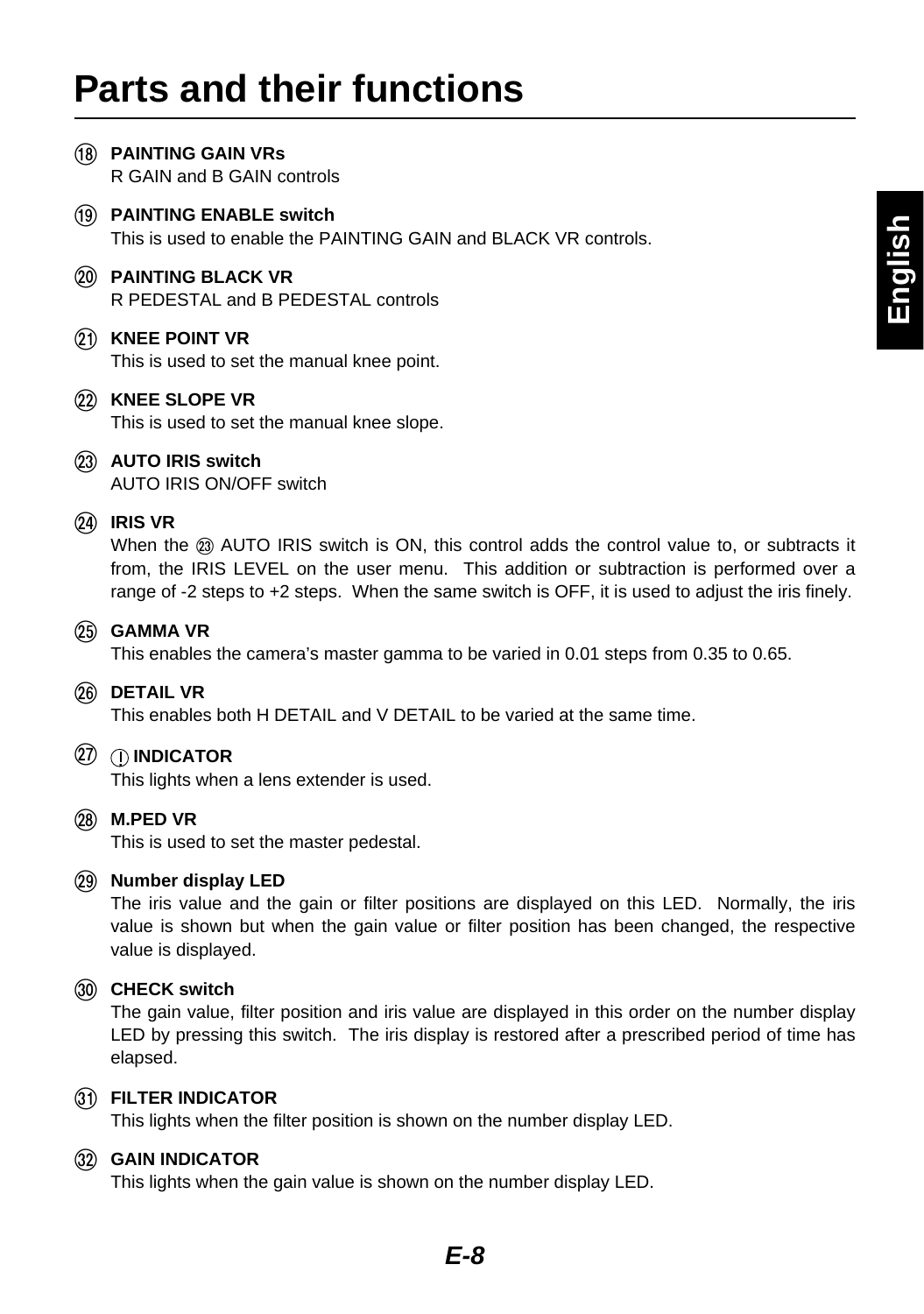#### **Connector area**



#### 1 **CAM/BS connector**

This is used to connect the unit with the camera recorder or AJ-BS900P.

#### 2 **VIDEO OUT connector**

The video signals with characters added are output to this connector.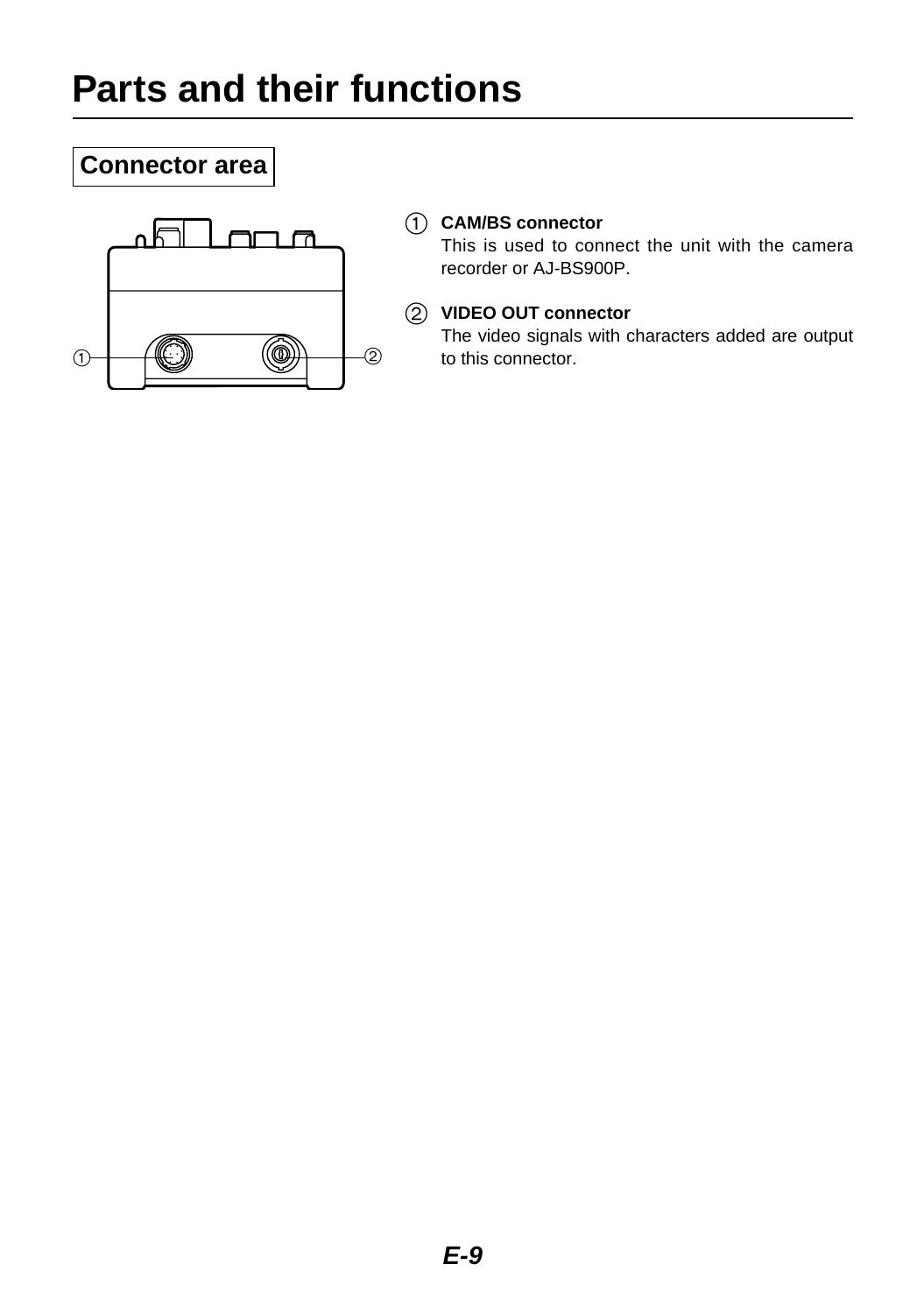#### **Setting menu display for VIDEO OUT output**

When the SETUP switch is set to ON, the setting menus are displayed in the VIDEO OUT output. There are two kinds of setting menus, main menus and sub menus. The setting menus are displayed page by page. All the pages contained in these menus and the page configuration are shown below.

#### **<Note>**

- ≥The setting menus are not output from the unit when the AJ-HDC20A is connected. Connect the AJ-HDC20A's output to the monitor and display the menus on the monitor.
- ≥Only the menus will be output also when no signals are supplied to the camera recorder's VIDEO OUT connector.



#### **Configuration of setting menus**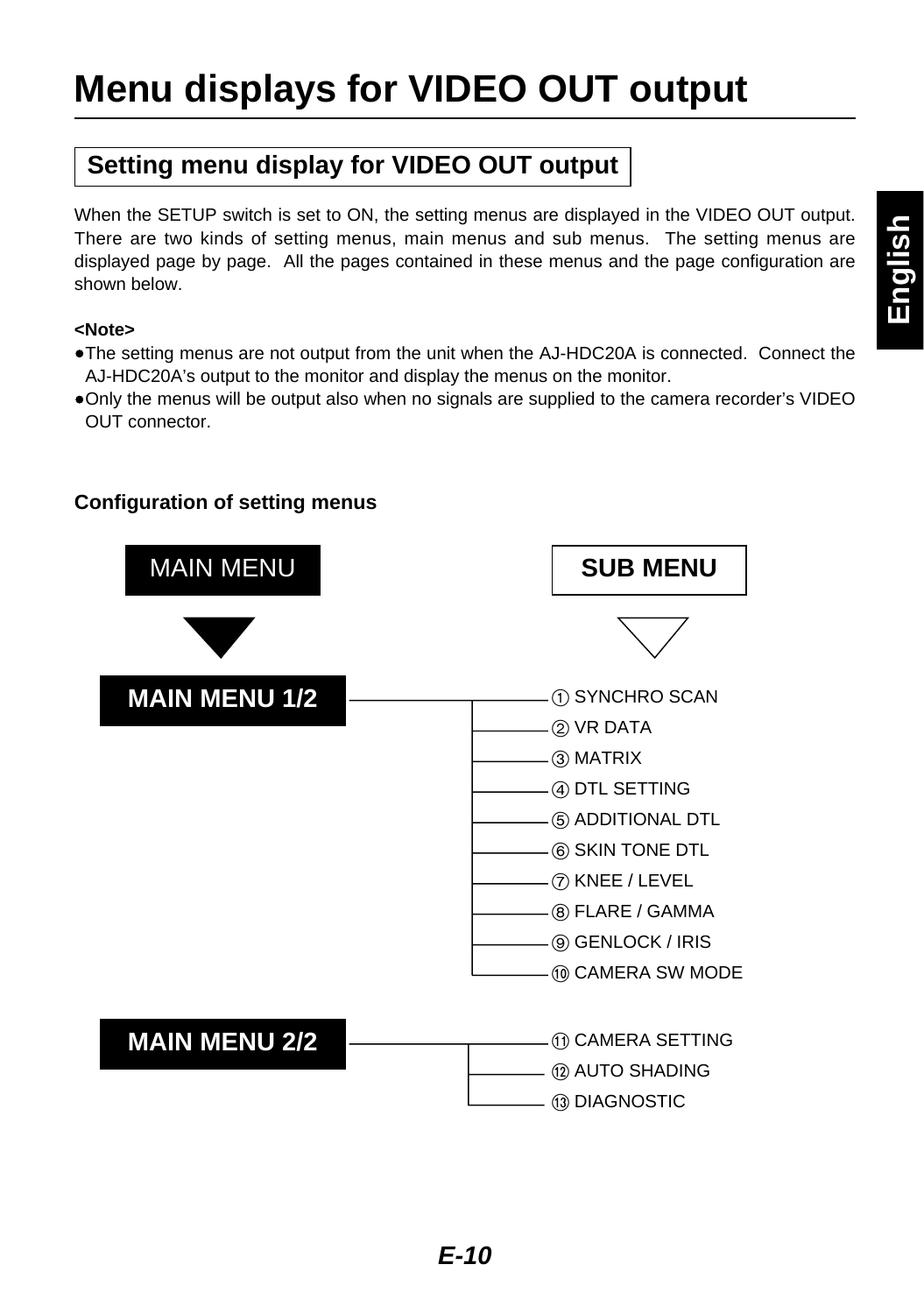#### 1 **SYNCHRO SCAN screen**

 $\rightarrow$ < SYNCHRO SCAN >

SYNCRO SCAN 1/50.6

#### 2 **VR DATA screen**

| $\rightarrow$ VR DATA $\rightarrow$                                                                                                                                                                                  |
|----------------------------------------------------------------------------------------------------------------------------------------------------------------------------------------------------------------------|
| <b>MASTER PED</b><br>$: +000$<br><b>MASTER DTL</b><br>: +00<br>MASTER GAMMA: 0.45<br>KNEE POINT<br>: 085%<br>KNEE SLOPE<br>$: +000$<br>B GAIN<br>$: +000$<br>R PEDESTAL<br>$: +000$<br><b>B PEDESTAL</b><br>$: +000$ |

#### **<Note>**

**Data setting operations using the SETUP dial cannot be performed on this menu.**

| $\rightarrow$ < MATRIX >                                               |   |                                          |
|------------------------------------------------------------------------|---|------------------------------------------|
| MATRIX TABLE :<br>MATRIX R-G<br>MATRIX R-B<br>MATRIX G-R<br>MATRIX G-B | ۰ | A<br>· +11<br>$+0.9$<br>$+05$<br>: $+15$ |
| MATRIX B-R<br>MATRIX B-G                                               |   | $+11$<br>$+11$                           |

#### 5 **ADDITIONAL DTL screen** 6 **SKIN TONE DTL screen**

| $\rightarrow$ < ADDITIONAL DTL >                                                                                                                           |                                                                     |
|------------------------------------------------------------------------------------------------------------------------------------------------------------|---------------------------------------------------------------------|
| C DTL COMPE.<br>CHROMA DTL<br>KNEE APERTURE: ON<br><b>SLIM DTL</b><br><b>CORNER DTL</b><br>DTL GAIN(+)<br>DTL GAIN(-)<br>DTL CLIP<br><b>H.DTL LINE MIX</b> | : OFF<br>: 0<br>$:$ OFF<br>∴ ON<br>$: +00$<br>: +16<br>: 00<br>· 1H |
|                                                                                                                                                            |                                                                     |

### <sup>3</sup> **MATRIX screen** <sup>4</sup> **DTL SETTING screen**

| $\rightarrow$ < DTL SETTING >                                                                                     |        |                                    |
|-------------------------------------------------------------------------------------------------------------------|--------|------------------------------------|
| H.DTL LEVEL<br><b>D.DTL LEVEL</b><br>DTL CORING<br>H.DTL FREQ.<br>DARK DTL<br>I FVFI DFPFND<br>BLACK STRETCH: OFF | $\sim$ | : 10<br>: 10<br>03<br>03<br>m<br>m |
| MATRIX TARI F A                                                                                                   |        |                                    |

| $\rightarrow$ < SKIN TONE DTL >                                                                                                      |                |
|--------------------------------------------------------------------------------------------------------------------------------------|----------------|
| SKIN TONE DTL<br><b>SKIN TONE HUE</b><br>SKIN TONE LEVEL : 25<br>SKIN TONE WIDTH : 15<br>SKIN TONE CORING: 05<br>SKIN TONE ZEBRA OFF | : OFF<br>: 103 |

#### **<Note>**

**Regardless of whether the previous setting was ON or OFF, OFF is always selected for the SKIN TONE ZEBRA item when the SKIN TONE DTL screen has been opened.**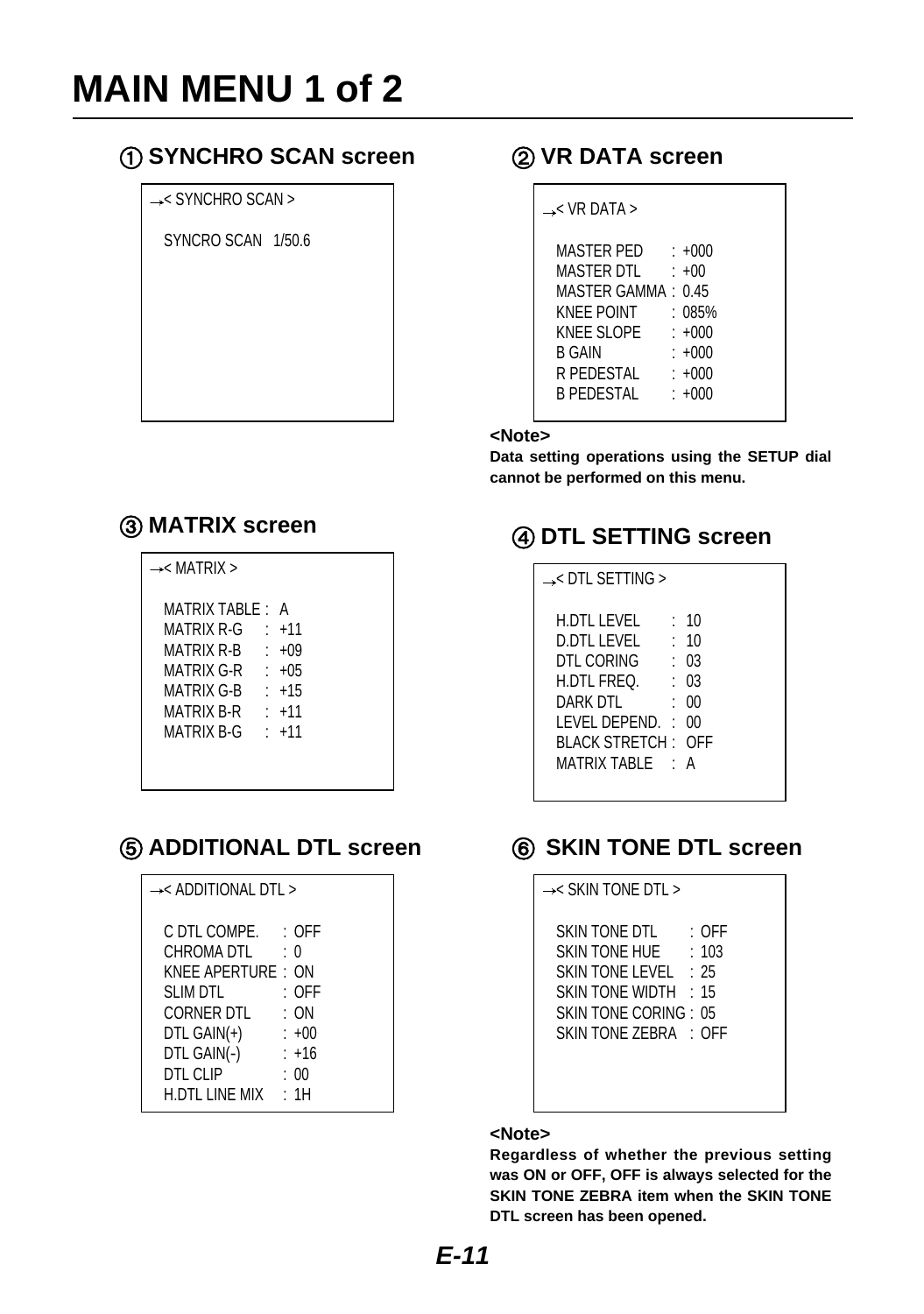

**<Notes>**

- ≥ **The current setup level set by the camera recorder is displayed for SET UP. It cannot be set from the unit.**
- ≥ **SET UP will not be displayed when the unit is connected to a PAL system camera.**



#### 8 **FLARE/GAMMA screen**

| $\rightarrow$ < FLARE / GAMMA > |         |
|---------------------------------|---------|
| R FLARE                         | 000     |
| G FLARE                         | 000     |
| <b>B FI ARF</b>                 | 000     |
| R GAMMA                         | : +00   |
| <b>B GAMMA</b>                  | $: +00$ |

#### : **CAMERA SW MODE screen**

 $\rightarrow$ < CAMERA SW MODE  $\rightarrow$ 

SUPER V MODE : FRM1 FILTER INH SHOCKLESS AWB · NORMAL

#### **<Note>**

For further details on the menus, refer to the respective pages in the Operating Instructions of the camera recorder being used.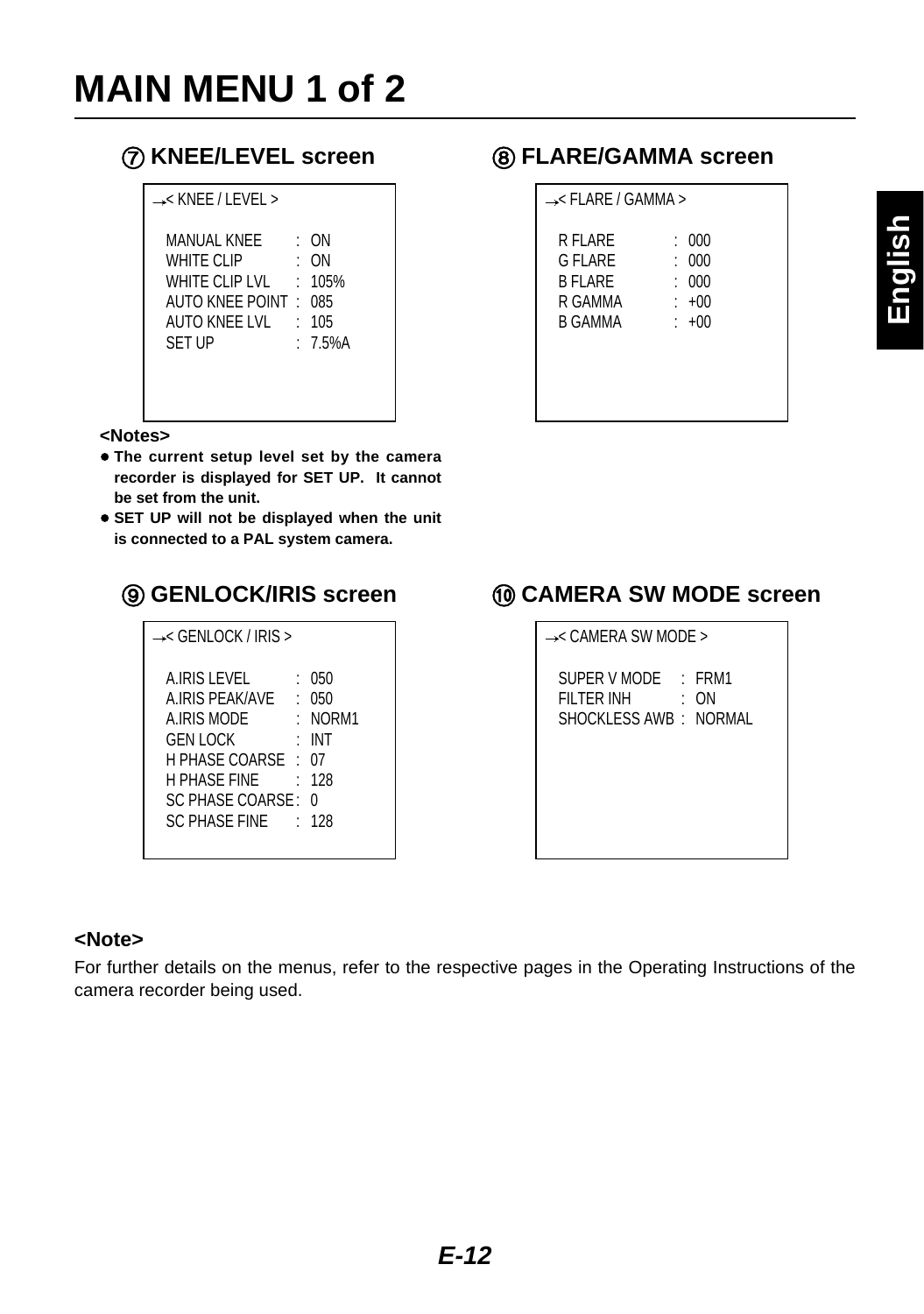#### ; **CAMERA SETTING screen** < **AUTO SHADING screen**

| →< CAMERA SETTING >                                                                 |   |                                                        |
|-------------------------------------------------------------------------------------|---|--------------------------------------------------------|
| DETAIL<br>2D LPF<br>SUPER COLOR:<br>GAMMA<br><b>TEST SAW</b><br>FLARE<br>H-F COMPE. | ۰ | ΟN<br><b>OFF</b><br>ON<br>ON<br><b>OFF</b><br>ON<br>ON |
| NEGATIVE DTL :                                                                      |   | ΩN                                                     |

| $\rightarrow$ < AUTO SHADING >                                       |  |
|----------------------------------------------------------------------|--|
| <b>BLACK</b><br><b>WHITE</b><br>BLACK COMPE.: ON<br>WHITE COMPE.: ON |  |
|                                                                      |  |

#### = **DIAGNOSTIC screen**

→< DIAGNOSTIC > VERSION : Ver< $\ast\ast\ast\ast$ UP DATE : \*\*\*\*\*\*\*\*

#### **<Note>**

For further details on the menus, refer to the respective pages in the Operating Instructions of the camera recorder being used.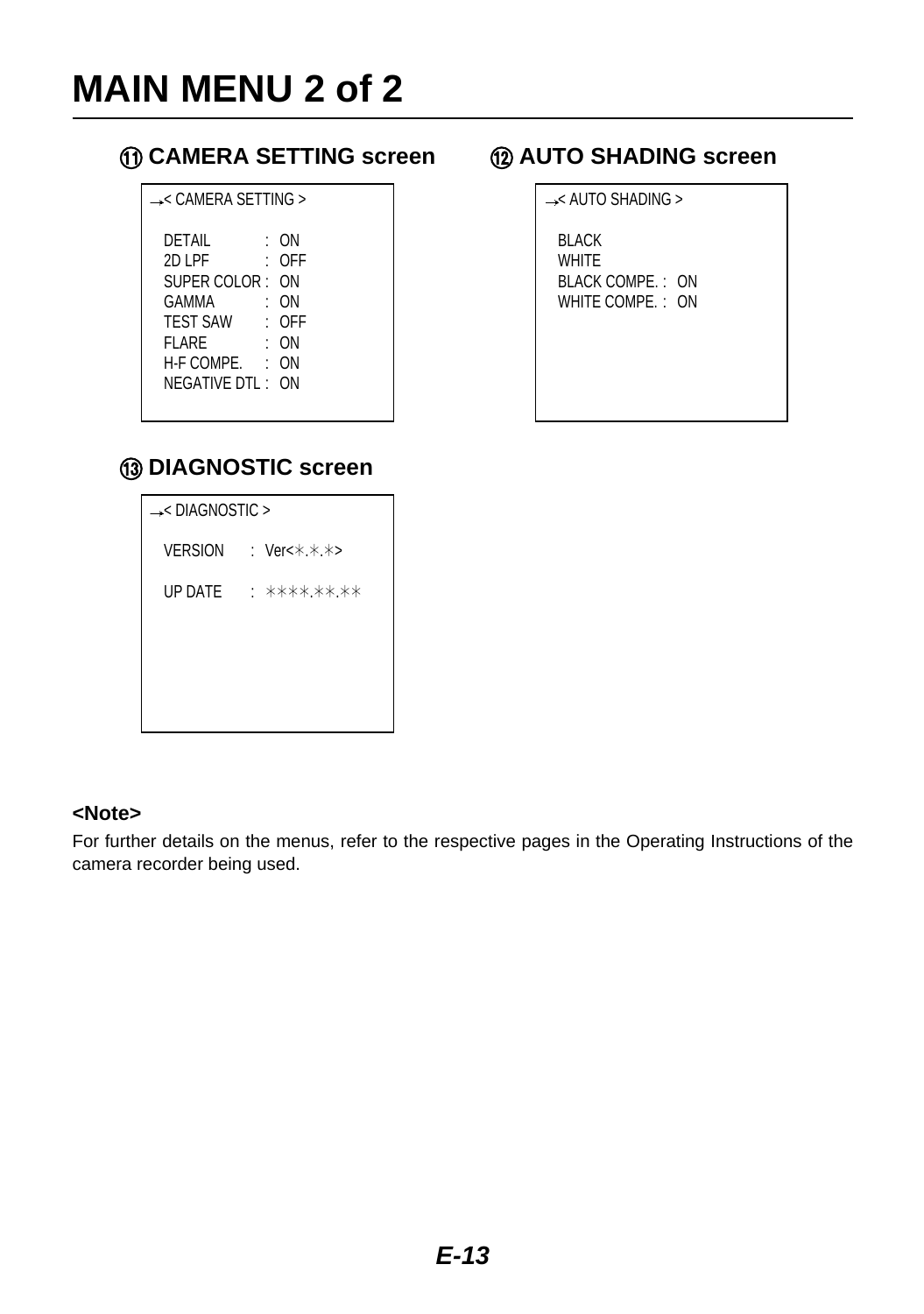### **Shading adjustment**

When performing shading using the BLACK and WHITE items on the AUTO SHADING screen, proceed with the menu operations using the following black shading example as a reference.

#### **Shading menu operation procedure (example: black shading)**

 $\rightarrow$ < AUTO SHADING >

BLACK **WHITE** BLACK COMPE. : ON WHITE COMPE. : ON

- 1. Open the AUTO SHADING page of the sub-menus in MAIN MENU 2 of 2.
- 2. Align the arrow with BLACK and press the SETUP dial. A confirmation page for checking whether shading is to be performed now appears.

 $-$  Confirmation page  $-$ 

| <b>ACTIVE OK?</b>            |  |
|------------------------------|--|
| <b>YES</b><br>N <sub>O</sub> |  |

- 3. When the shading is to be performed, align the arrow with YES and press the SETUP dial. ("SHADING ACTIVE" then appears in the center of the screen.) When the shading is not going to be performed, align the arrow with NO and press the SETUP dial: operation now returns to the AUTO SHADING page.
- 4. Upon completion of the shading, operation is automatically returned to the AUTO SHADING page.

This now completes the shading adjustment.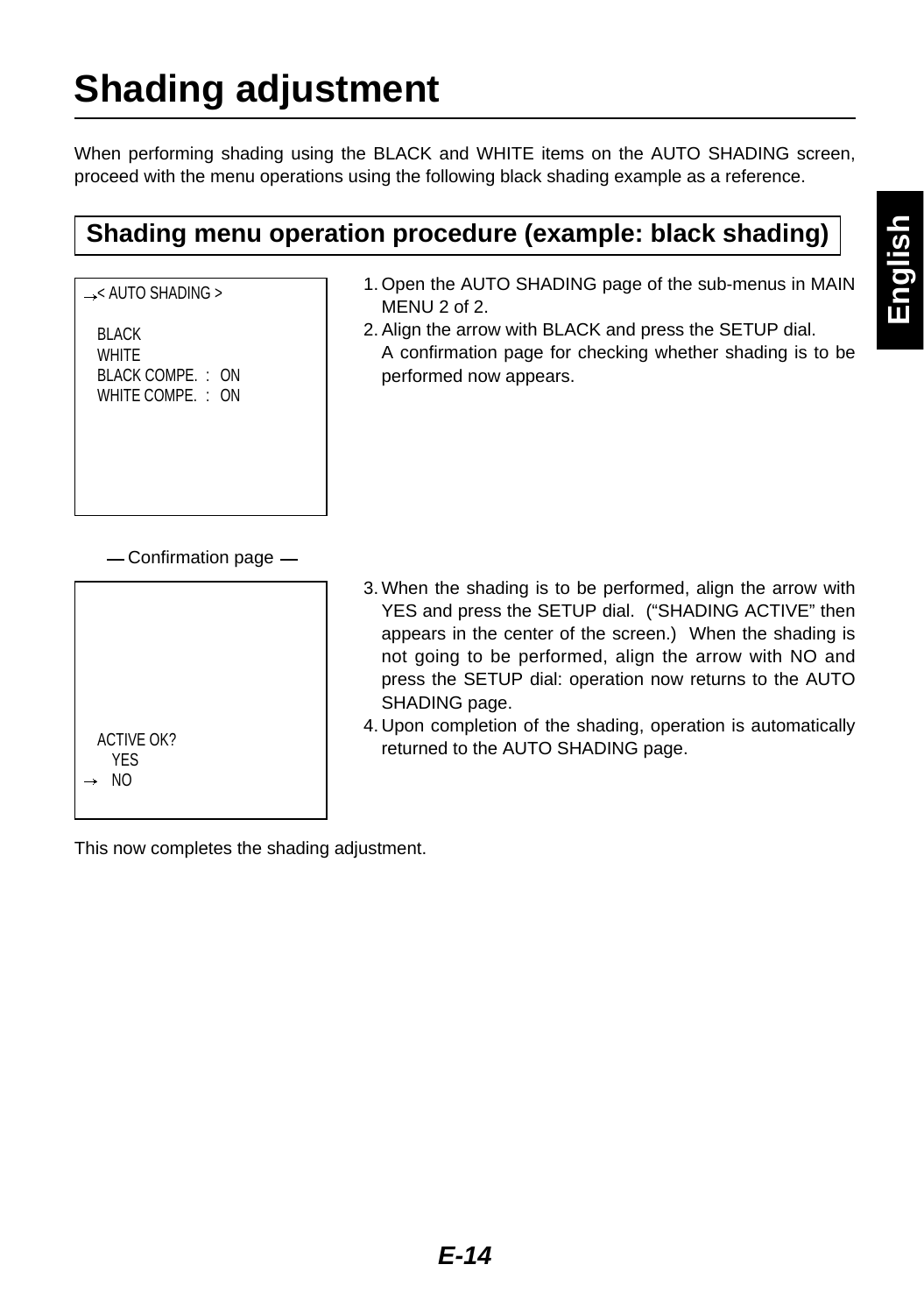# **Specifications**

**Power requirements: DC 12 V Consumption: 125 mA**

indicates safety items.

| Allowable ambient temperature: 32 to 104 F (0 to 40 °C) |                                             |
|---------------------------------------------------------|---------------------------------------------|
| Allowable relative humidity:                            | 85% or less                                 |
| <b>Dimensions:</b>                                      | $3-1/4$ " (W) x 1-15/16" (H) x 6-11/16" (D) |
|                                                         | (excluding knobs)                           |
|                                                         | $(82 (W) \times 50 (H) \times 170 (D)$ mm)  |
| Weight:                                                 | 1.34 bs $(610q)$                            |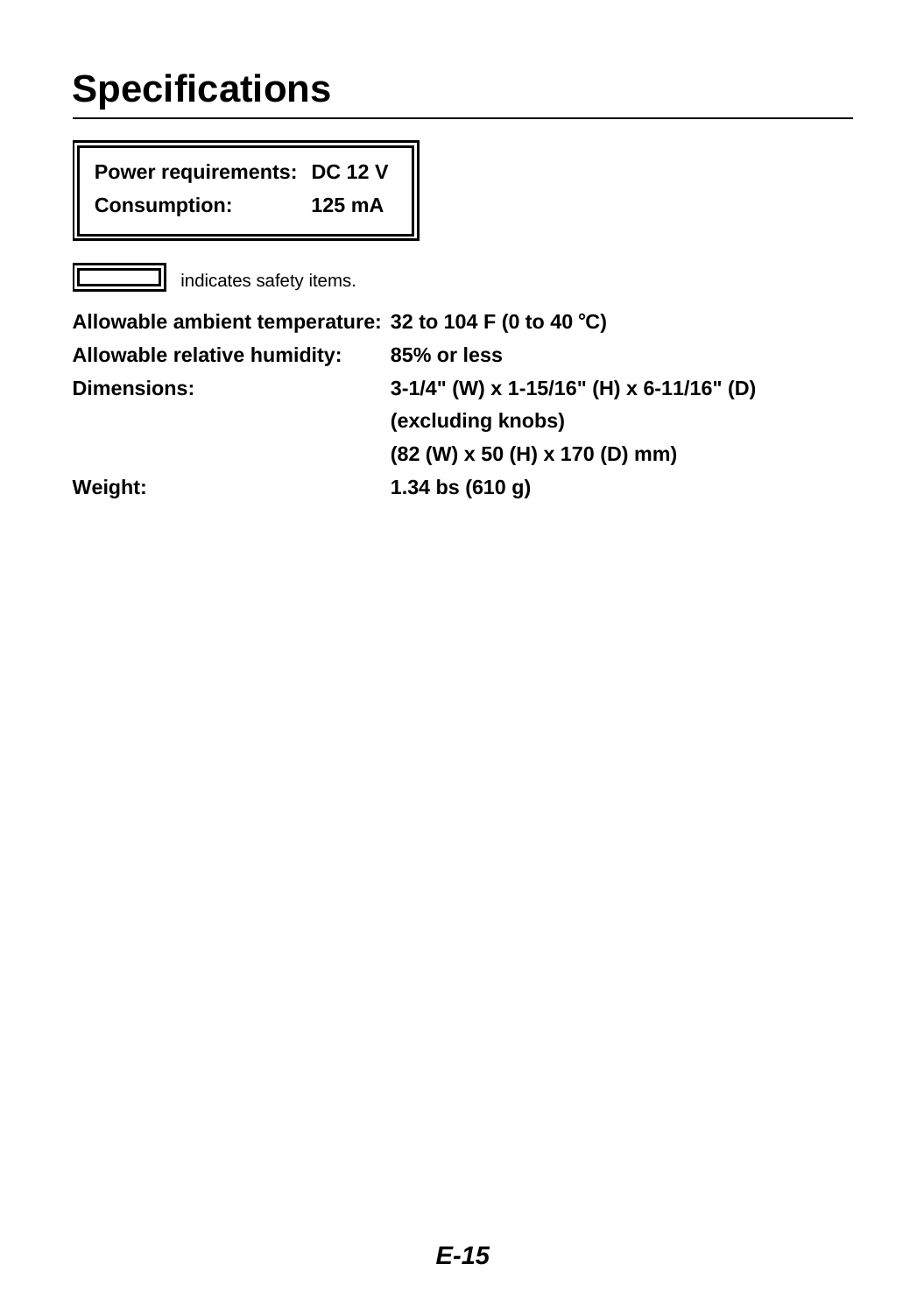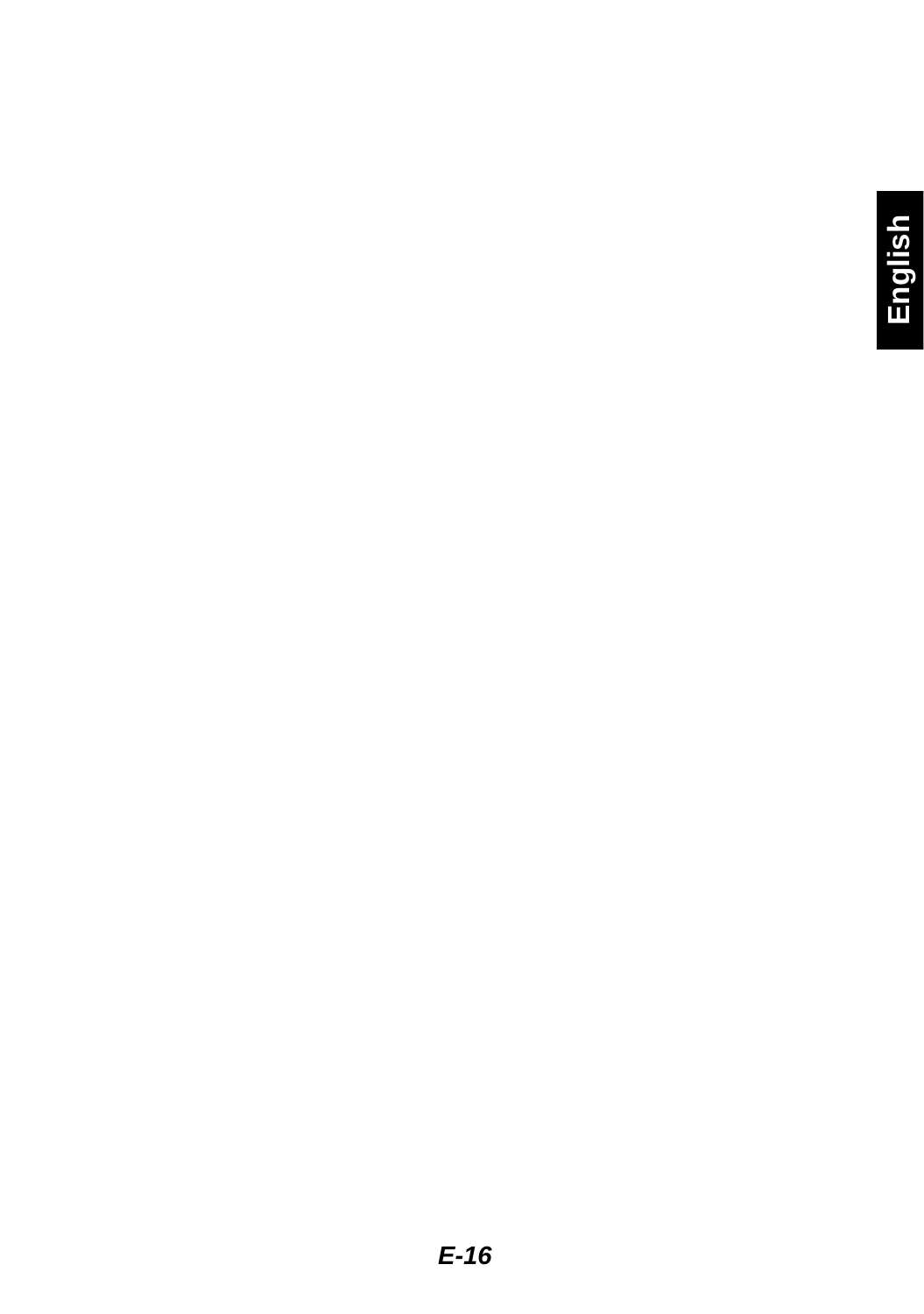Nous vous remercions d'avoir choisi ce module de commande d'extension AJ-EC3P (qui sera simplement appelé "l'appareil" dans la suite de ce mode d'emploi).

L'appareil offre de hautes performances et un grand choix de fonctions pour le support des camescopes DVCPRO, DVCPRO50 et DVCPRO HD.

### **Table des matières**

|                                                                          | .F-2 |
|--------------------------------------------------------------------------|------|
|                                                                          |      |
|                                                                          |      |
|                                                                          |      |
|                                                                          |      |
|                                                                          |      |
|                                                                          |      |
|                                                                          |      |
|                                                                          |      |
| Réglage des menus de la sortie vidéo (VIDEO OUT)F-10                     |      |
|                                                                          |      |
|                                                                          |      |
|                                                                          |      |
| Procédure d'utilisation du menu Ombrage (exemple : ombrage du noir) F-14 |      |
|                                                                          |      |

### **AVERTISSEMENT:**

**POUR REDUIRE TOUT RISQUE DE FEU OU DE CHOC ELECTRIQUE, NE PAS EXPOSER L'APPAREIL A LA PLUIE NI A L'HUMIDITE.**

### **ATTENTION:**

**POUR REDUIRE TOUT RISQUE DE FEU OU DE CHOC ELECTRIQUE ET TOUT BROUILLAGE PARASITE, UTILISER EXCLUSIVEMENT LES ACCESSOIRES RECOMMANDES.**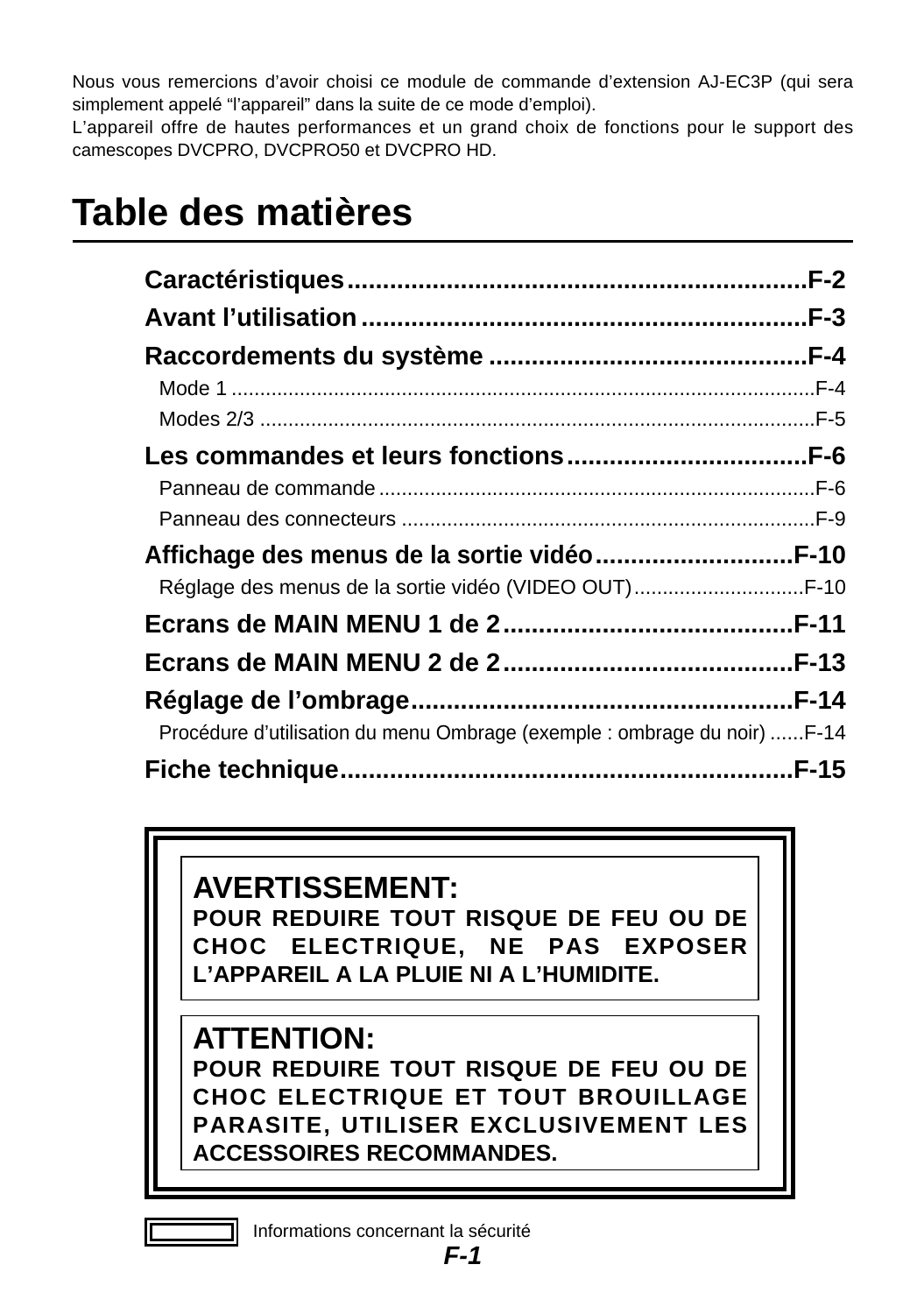#### **Caractéristiques**

- 1. L'appareil permet de piloter la section magnétoscope des camescopes DVCPRO, DVCPRO50 et DVCPRO HD.
	- ≥Un commutateur ENABLE empêche les erreurs de manipulation.
	- ≥Une LED signale les avertissements relatifs au magnétoscope.
- 2. Par le connecteur VIDEO OUT de l'appareil, il est possible d'envoyer des signaux vidéo avec ajout de caractères (menus SETUP, etc.).
	- ≥Les menus SETUP ne s'affichant pas dans le viseur du magnétoscope, la caméra se pilote avec les menus SETUP de l'EC3P même pendant la prise de vues.
	- ≥Il est possible d'envoyer les écrans des menus SETUP même en l'absence de signaux vidéo.
- 3. L'appareil offre les fonctions et les écrans suivants qui ont été ajoutés aux modèles existants, AQ-EC1 et AJ-EC2.
	- ≥Les fonctions de réglage de la qualité des images DETAIL, GAMMA, KNEE SLOPE et KNEE POINT ont été incorporées.
	- ≥Les réglages d' emplacement de GAIN, IRIS et FILTER sont maintenant affichés sur une LED à 7 segments.
	- ≥Les positions S.S et S.V ont été ajoutées dans la section du commutateur SHUTTER.
		- Les réglages de balayage synchrone s'effectuent avec la molette SETUP.
	- ≥La fonction PAINTING (R/B GAIN, R/B BLACK) ENABLE a été ajoutée.
	- ≥Des LED pour l'affichage de ABB/AWB OK/NG ont été incorporées.
	- ≥Un codeur rotatif permet de sélectionner les menus SETUP.
- 4. L'organisation des menus SETUP sous forme hiérarchique facilite la sélection des menus et renforce la convivialité.
- 5. L'appareil identifie automatiquement les camescopes qui n'incorporent pas le protocole EC3P, et il commute sur un mode qui permet d'exécuter les mêmes fonctions que celles des modèles existants AQ-EC1 et AJ-EC2.

#### **<Remarque>**

Avec certains magnétoscopes, il n'est pas toujours possible d'utiliser toutes les fonctions cidessus. Pour les détails, voir "Avant l'utilisation" (page F-3).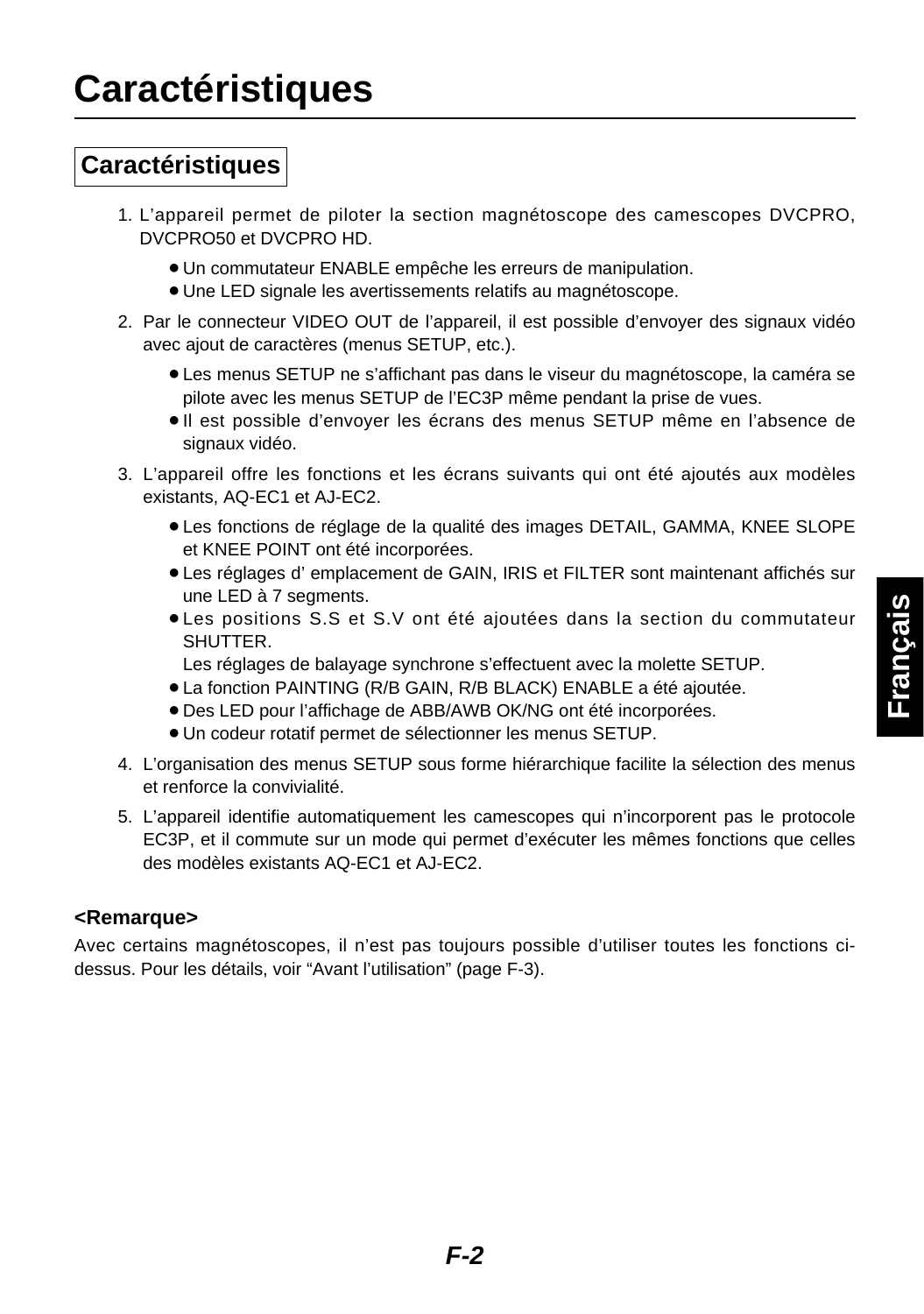# **Avant l'utilisation**

Selon le camescope, il est possible que les fonctions de l'appareil soient limitées. En conséquence, avant l'utilisation, vérifier le modèle du camescope et les fonctions qui peuvent être utilisées.

| Modèle                                  |        | Fonctions qui peuvent être utilisées                                                                                                                                                                                                                                                                                                                                                                                                                                                                                                                                                                                                                                                                                                                                                                                                                                                                |
|-----------------------------------------|--------|-----------------------------------------------------------------------------------------------------------------------------------------------------------------------------------------------------------------------------------------------------------------------------------------------------------------------------------------------------------------------------------------------------------------------------------------------------------------------------------------------------------------------------------------------------------------------------------------------------------------------------------------------------------------------------------------------------------------------------------------------------------------------------------------------------------------------------------------------------------------------------------------------------|
| AJ-D910WA<br><b>D610WA</b>              | Mode 1 | Toutes les fonctions de l'appareil sont opérationnelles. Toutefois,<br>avec les versions anciennes de logiciel, il faudra effectuer une<br>mise à niveau. Consulter son revendeur.                                                                                                                                                                                                                                                                                                                                                                                                                                                                                                                                                                                                                                                                                                                  |
| AJ-HDC20A<br><b>BS900</b>               | Mode 2 | L'envoi des signaux vidéo n'est pas possible.<br>Toutes les fonctions de l'appareil sont opérationnelles.                                                                                                                                                                                                                                                                                                                                                                                                                                                                                                                                                                                                                                                                                                                                                                                           |
| AJ-D810<br><b>D700A</b><br>D700<br>D400 | Mode 3 | 1. Aucune des opérations du magnétoscope (START/STOP, FF,<br>REW, STOP et PLAY REC CHECK) n'est possible.<br>2. Les commandes GAMMA, KNEE SLOPE, KNEE POINT et<br>DETAIL ne sont pas opérationnelles.<br>3. La vitesse d'obturation se règle sur 1/60ème ou 1/100ème si<br>l'on sélectionne S.S. ou S.V avec le sélecteur SHUTTER.<br>4. Les paramètres de FILTER ne s'affichent pas.<br>Seul l'affichage à LED de GAIN ou IRIS peut être sélectionné<br>avec la touche CHECK.<br>5. Les menus SETUP ne sont pas les menus de l'appareil. Les<br>menus du camescope sont envoyés par le connecteur VIDEO<br>OUT du camescope. Les menus ne sont pas envoyés au<br>connecteur VIDEO OUT de l'appareil.<br>6. Seule la sélection de L, M ou H est possible avec le sélecteur<br>GAIN, et ces paramètres s'affichent comme 0, 9 et 18 sur<br>l'affichage à LED.<br>7. PAINTING est toujours désactivé. |

#### **<Remarque>**

Si le modèle que l'on possède ne figure pas dans la liste ci-dessus, consulter son revendeur.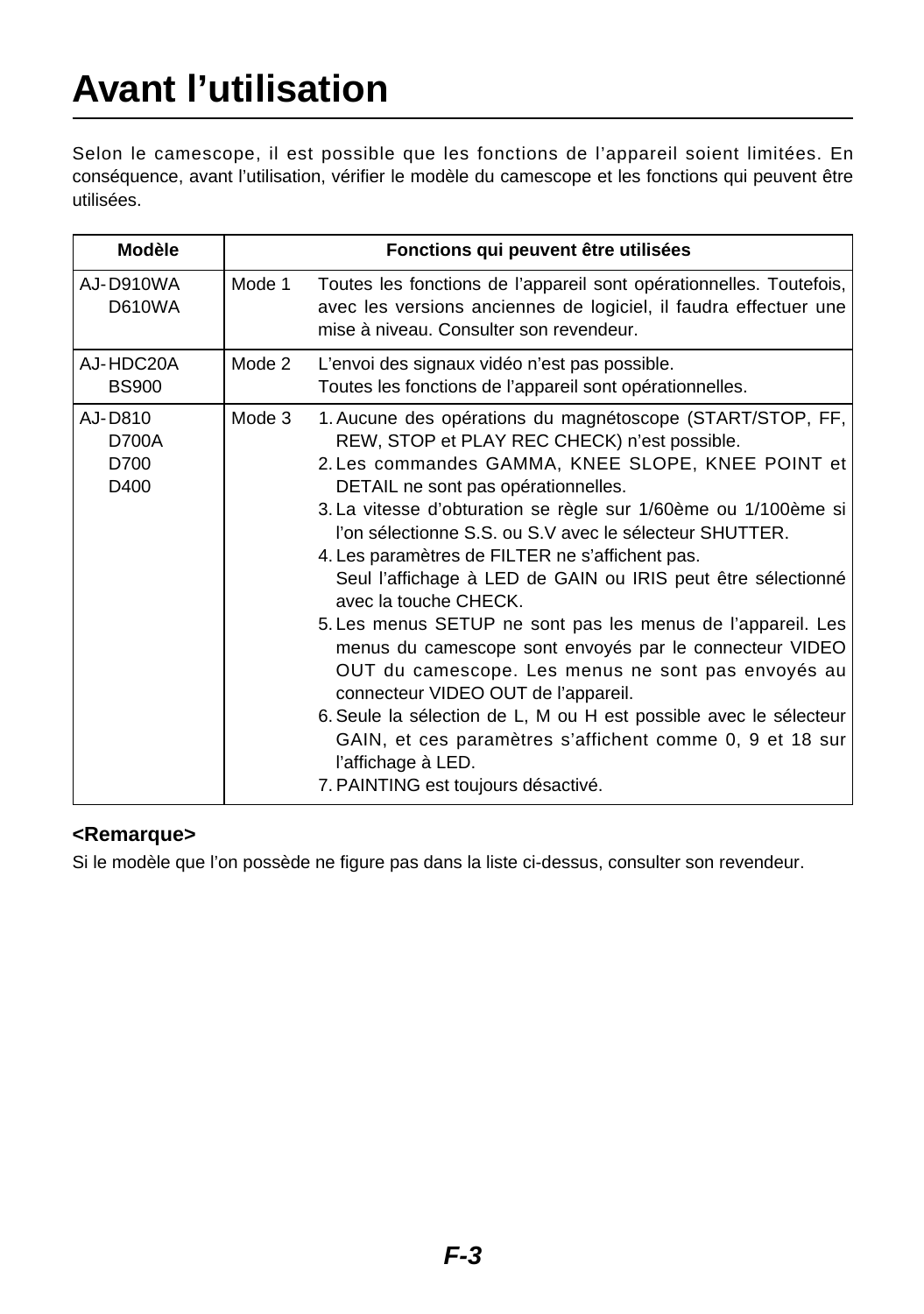L'appareil se raccorde à un camescope, un moniteur, etc. Les exemples montrent les raccordements du système pour le mode 1 et les modes 2/3.

#### **Mode 1**

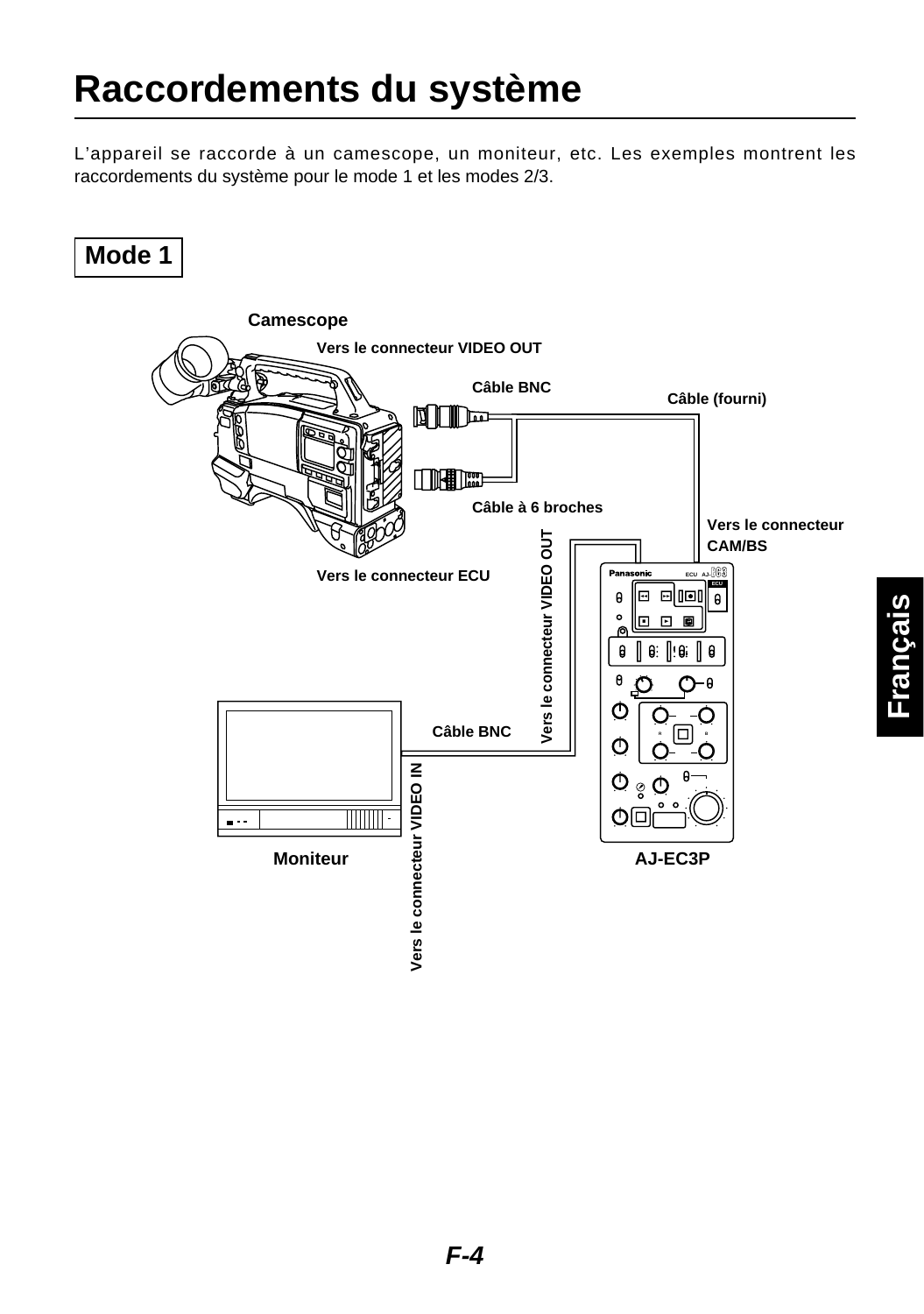### **Modes 2/3**



L'extrémité de câble BNC du câble (fourni) ne sert pas en mode 2 ou 3. On l'acheminera le long du câble à 6 broches et on la fixera.

#### **<Remarques>**

- ≥Pour les détails sur le raccordement du camescope, du moniteur ou de tout autre appareil, voir le mode d'emploi de l'appareil en question.
- ≥Avec le modèle AJ-BS900P, il faudra se procurer un câble RCOP vendu séparément. Consulter son revendeur.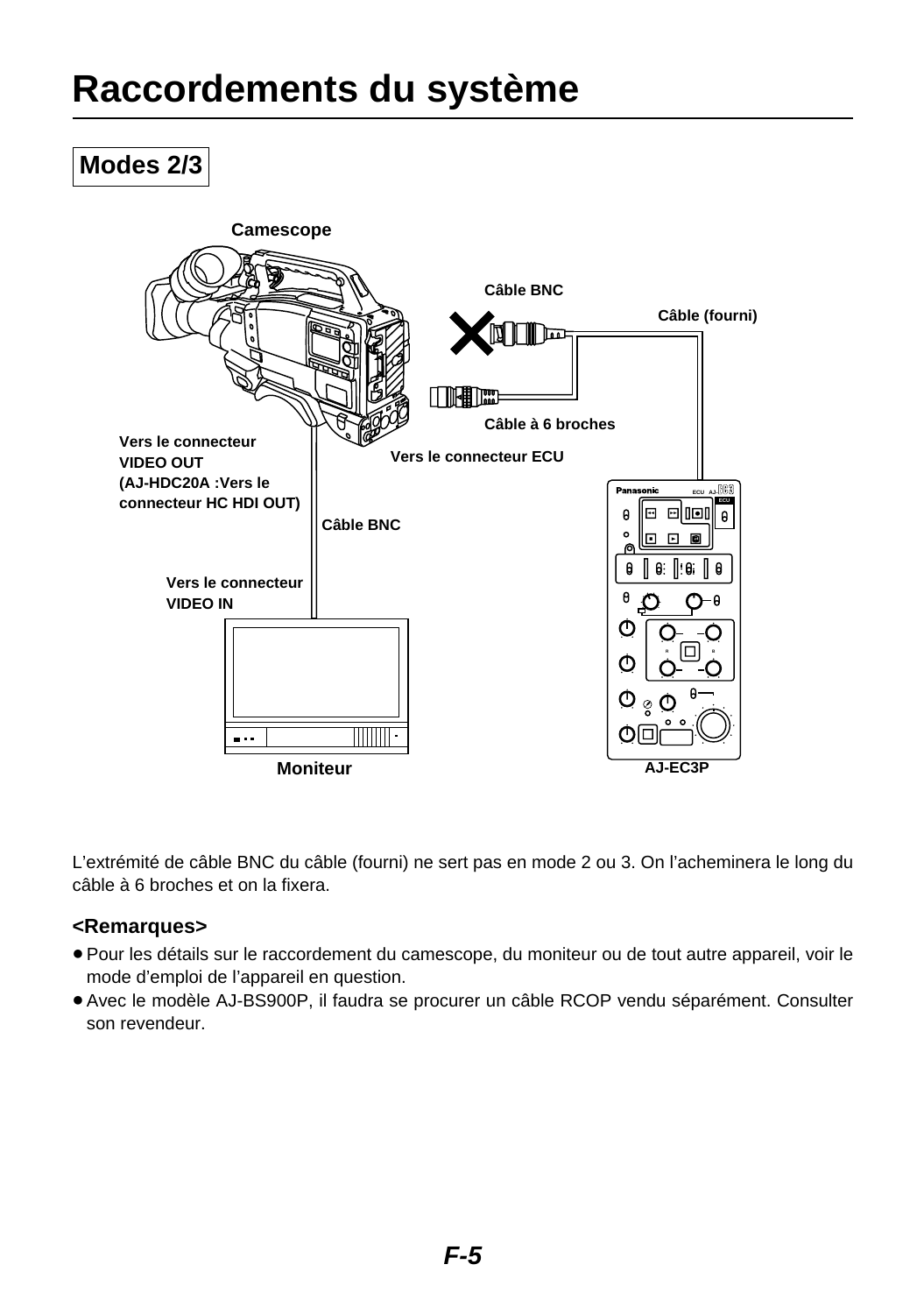#### **Panneau de commande**



#### 1 **Interrupteur d'alimentation**

C'est l'interrupteur de mise sous/hors tension de l'AJ-EC3P.

#### 2 **Touche de marche/arrêt (START/STOP)**

Quand on appuie sur cette touche, le camescope commence à enregistrer ; si l'on appuie à nouveau, l'enregistrement s'arrête. Cette touche fonctionne exactement de la même façon que la touche de marche de magnétoscope du camescope.

#### **Touche d'avance rapide (FF)** 3

Appuyer sur cette touche pour avancer la bande rapidement. La LED de la touche s'allume pendant l'avance rapide.

#### 4 **Touche de rembobinage (REW)**

Appuyer sur cette touche pour rembobiner la bande. La LED de la touche s'allume pendant le rembobinage.

#### **Touche de vérification d'enregistrement (REC** 5**CHECK)**

Il est possible de vérifier les images qui viennent juste de s'enregistrer (revue d'enregistrement de 2 secondes) en appuyant sur cette touche pendant une pause d'enregistrement. Si l'on appuie pendant une pause de lecture, la bande est repérée afin d'assurer la continuité des images d'une prise de vues à l'autre.

#### 6 **Touche de lecture (PLAY)**

Appuyer sur cette touche pour visionner les images de lecture dans le viseur du camescope, ou sur un moniteur couleur le cas échéant. La LED de la touche s'allume pendant la lecture.

#### 7 **Touche d'arrêt (STOP)**

Appuyer sur cette touche pour arrêter la bande.

#### **Touche d'activation de magnétoscope (VTR ENABLE)** 8

Elle permet de déclencher les opérations (2) à (7) du magnétoscope sur l'AJ-EC3P.

- ON : Les opérations exécutées par l'EC3P sont activées. Le code temporel s'affiche.
- OFF: Les opérations exécutées par l'EC3P sont désactivées. Le code temporel ne s'affiche pas.

#### 9 Indicateur d'avertissement (WARNING) Il s'allume pour signaler qu'il s'est produit une erreur dans le magnétoscope.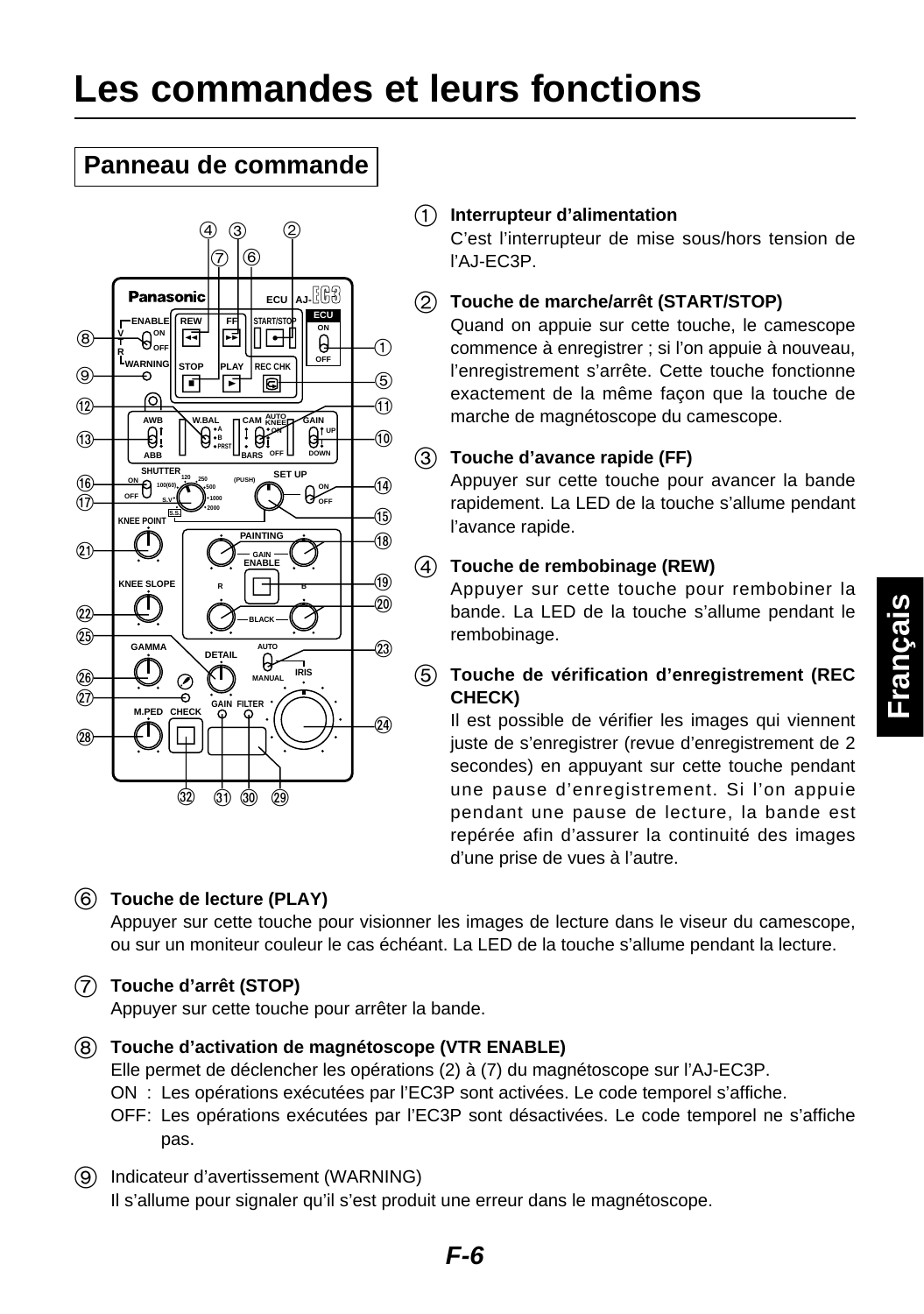#### : **Sélecteur de gain (GAIN)**

Il permet de sélectionner le gain de l'amplificateur vidéo en fonction des conditions d'éclairage qui prévalent pendant la prise de vues.

#### **<Remarque>**

Si le gain (GAIN) du camescope a été réglé sur l'AJ-EC3P à une valeur supérieure à 30 dB, il s'annulera à la mise hors tension, puis il se réglera automatiquement à 30 dB à la prochaine mise sous tension.

#### ; **Commutateur d'articulation automatique de camescope/mire de couleur (CAM AUTO KNEE/BARS)**

Il permet de sélectionner les signaux vidéo à envoyer par la section caméra à la section magnétoscope, au viseur et au moniteur.

#### ■ Positions de réglage du commutateur CAM AUTO KNEE/BARS

BARS : L'appareil envoie les signaux de la mire de couleur.

Mettre le commutateur sur cette position dans les cas suivants :

- Pour le réglage du moniteur vidéo
- ≥Pour l'enregistrement de la mire de couleur.
- CAM.AUTO KNEE OFF: L'appareil envoie les images prises par la caméra. Le circuit AUTO KNEE ne fonctionne pas. MANUAL KNEE se règle au réglage initial du camescope.

CAM.AUTO KNEE ON : L'appareil envoie les images prises par la caméra. Le circuit AUTO KNEE fonctionne.

#### **Commutateur de réglage de la balance des blancs (W.BAL)** <

- PRST : Mettre sur cette position lorsqu'on n'a pas le temps de régler la balance des blancs. La valeur de balance des blancs de 3200 K a été préréglée en mémoire.
- A ou B : Si le commutateur  $(3)$  AWB/ABB se trouve sur la position AWB, le réglage de la balance des blancs s'effectue automatiquement, et la valeur est enregistrée dans la mémoire A ou la mémoire B.

On pourra également enregistrer en mémoire la valeur de la balance des blancs correspondant à la position de la commande FILTER en réglant FILTER INH sur OFF. Pour les détails, voir les pages correspondantes du mode d'emploi du camescope utilisé.

#### **Commutateur de réglage automatique de la balance des blancs/balance des noirs** = **(AWB/ABB)**

AWB : Régler sur cette position pour effectuer un réglage automatique de la balance des blancs.

W.BAL est réglé sur A ou B, la valeur de réglage de la balance s'enregistre dans la mémoire A ou la mémoire B.

ABB : Régler sur cette position pour effectuer un réglage automatique de la balance des noirs. La valeur de réglage de la balance s'enregistre dans une mémoire spéciale.

#### > **Commutateur d'initialisation (SETUP)**

Il permet d'afficher les menus SETUP au connecteur VIDEO OUT.

#### ? **Molette d'initialisation (SETUP)**

Elle permet de régler les menus SETUP. Quand un menu a été sélectionné avec la molette, appuyer sur la molette pour le valider.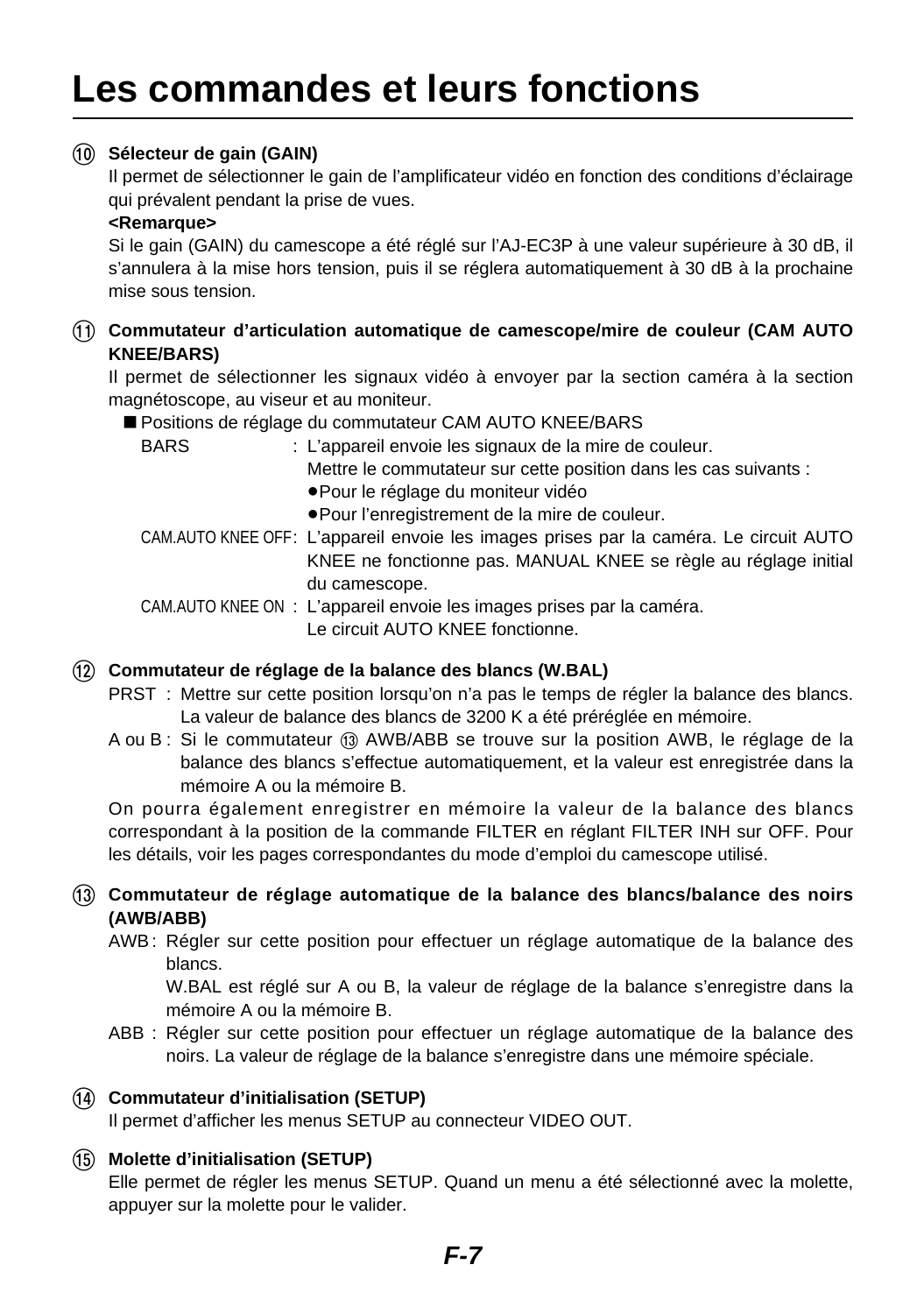### **Les commandes et leurs fonctions**

#### @ **Commutateur d'obturateur (SHUTTER)** Le régler sur ON pour pouvoir utiliser l'obturateur électronique. A **Sélecteur de vitesse d'obturation (SHUTTER SPEED)** Il permet de sélectionner la vitesse d'obturation ou la vitesse SUPER V lorsque le commutateur @ SHUTTER est réglé sur ON. Sur S.S., la vitesse d'obturation se règle avec la molette SETUP. C **Commutateur PAINTING ENABLE** Permet d'activer les commandes PAINTING GAIN et BLACK VR. B **PAINTING GAIN VR** Commandes R GAIN et B GAIN. **(27) (indicator** S'allume lors de l'utilisation d'un prolongateur d'objectif. **DETAIL VR** J Active à la fois H DETAIL et V DETAIL pour pouvoir les régler simultanément. H **IRIS VR** Si le commutateur @ AUTO IRIS est réglé sur ON, cette commande ajoute ou soustrait la valeur de commande de IRIS LEVEL, sur le menu utilisateur. Cet ajout ou cette soustraction s'effectuent sur une plage de -2 paliers à +2 paliers. Si le même commutateur est réglé sur OFF, cette commande permet d'effectuer un réglage précis du diaphragme. I **GAMMA VR** Active le niveau gamma principal de la caméra de façon à le régler de 0,35 à 0,65 par paliers de 0,01. G **Commutateur AUTO IRIS** C'est le commutateur de marche/arrêt du diaphragme automatique. 20 **PAINTING BLACK VR** Commandes R PEDESTAL et B PEDESTAL. 22 KNEE SLOPE VR Permet de régler la pente d'articulation manuelle. **21) KNEE POINT VR** Permet de régler le point d'articulation manuel.

#### L **M.PED VR**

Permet de régler la suppression principale.

#### M **LED d'affichage de numéro**

La valeur du diaphragme et le réglage du gain ou du filtre s'affichent sur cette LED. Normalement, c'est la valeur du diaphragme qui s'affiche, mais si l'on modifie la valeur du gain ou la position du filtre, c'est la valeur respective qui s'affiche.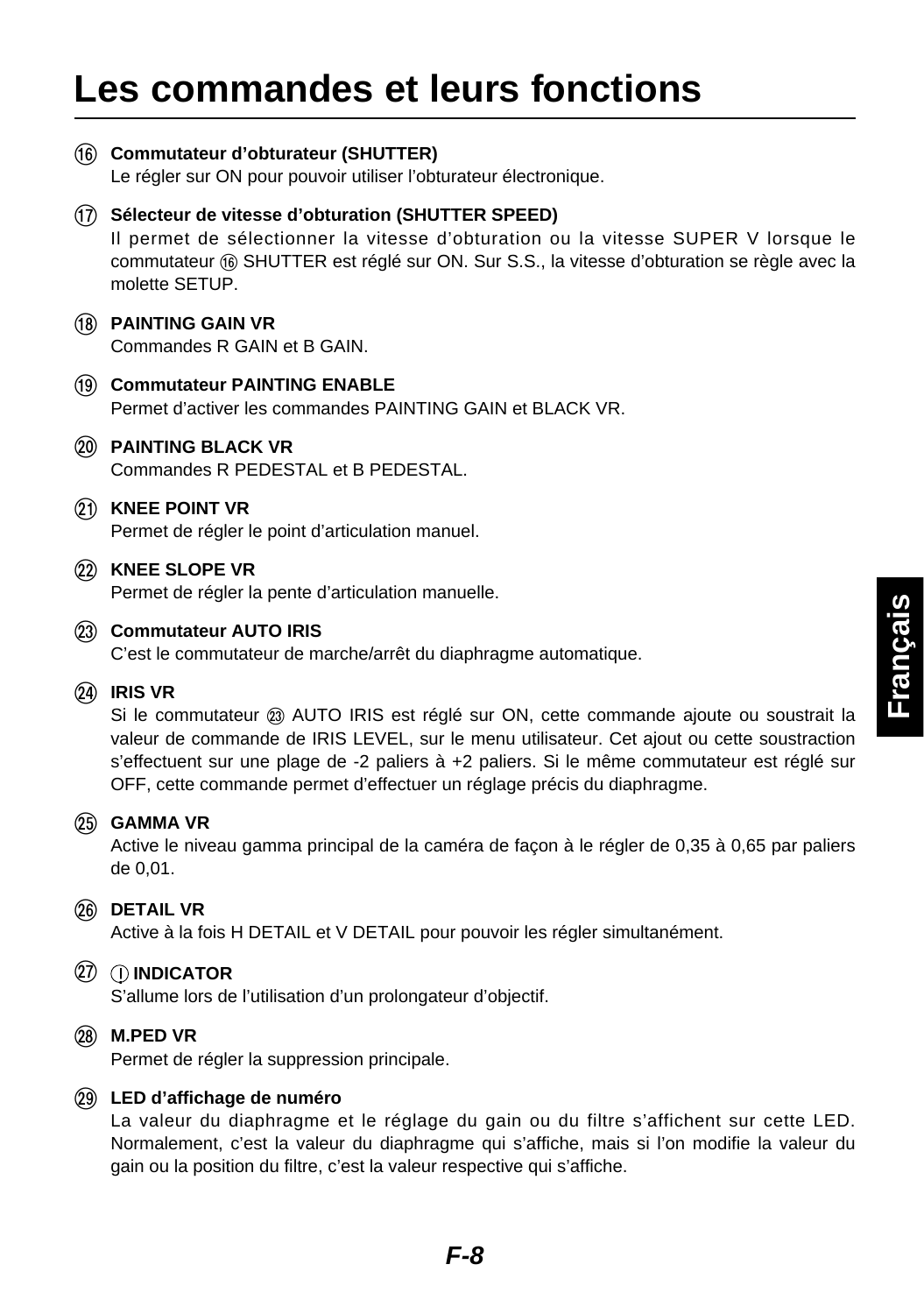### **Les commandes et leurs fonctions**

#### N **Commutateur CHECK**

Quand on appuie sur cette touche, la valeur du gain, la position du filtre et la valeur du diaphragme s'affichent dans cet ordre sur la LED d'affichage de numéro. L'affichage du diaphragme revient à l'issue de l'intervalle de temps préréglé.

#### O **FILTER INDICATOR**

Il s'allume quand la position du filtre est affichée sur la LED d'affichage de numéro.

#### **GAIN INDICATOR** P

Il s'allume quand la valeur du gain est affichée sur la LED d'affichage de numéro.

#### **Panneau des connecteurs**



#### 1 **Connecteur CAM/BS**

Il permet de raccorder l'appareil au camescope ou à l'AJ-BS900P.

#### 2 **Connecteur VIDEO OUT**

C'est par ce connecteur que sont envoyés les signaux vidéo avec ajout de caractères.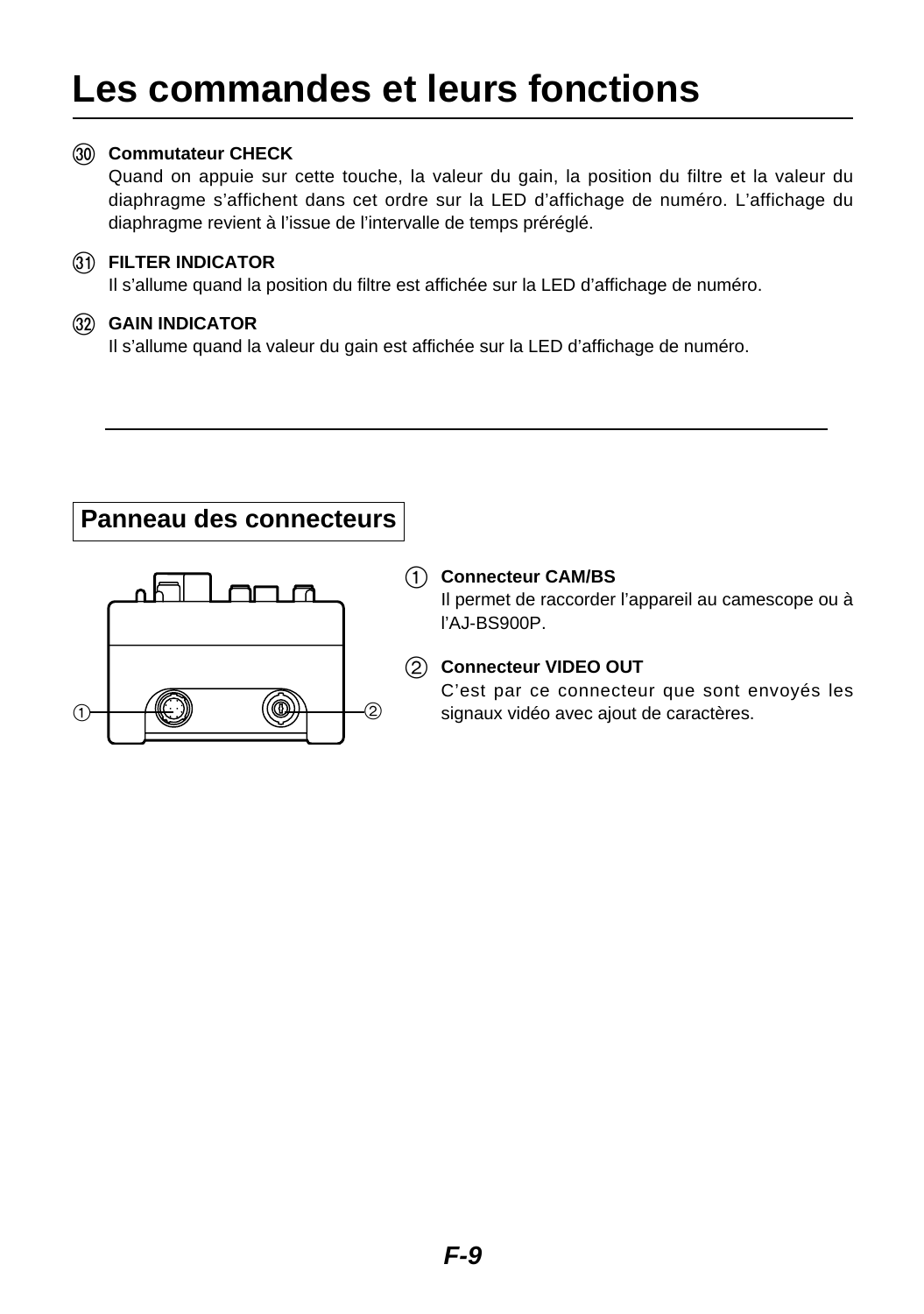#### **Réglage des menus de la sortie vidéo (VIDEO OUT)**

Lorsque le commutateur SETUP est réglé sur ON, les menus de réglage s'affichent à la sortie VIDEO OUT. Il y a deux sortes de menus de réglage, les menus principaux et les menus auxiliaires. Les menus de réglage s'affichent page par page. Nous donnons ci-après la liste des pages de ces menus ainsi que la configuration de page.

#### **<Remarque>**

- ≥ Si l'on a raccordé l'AJ-HDC20A, les menus de réglage ne seront pas envoyés par l'appareil. Raccorder la sortie de l'AJ-HDC20A au moniteur et afficher les menus sur le moniteur.
- ≥ Si le connecteur VIDEO OUT du camescope ne reçoit pas de signal vidéo, seuls les menus seront également envoyés.



#### **Configuration des menus de réglage**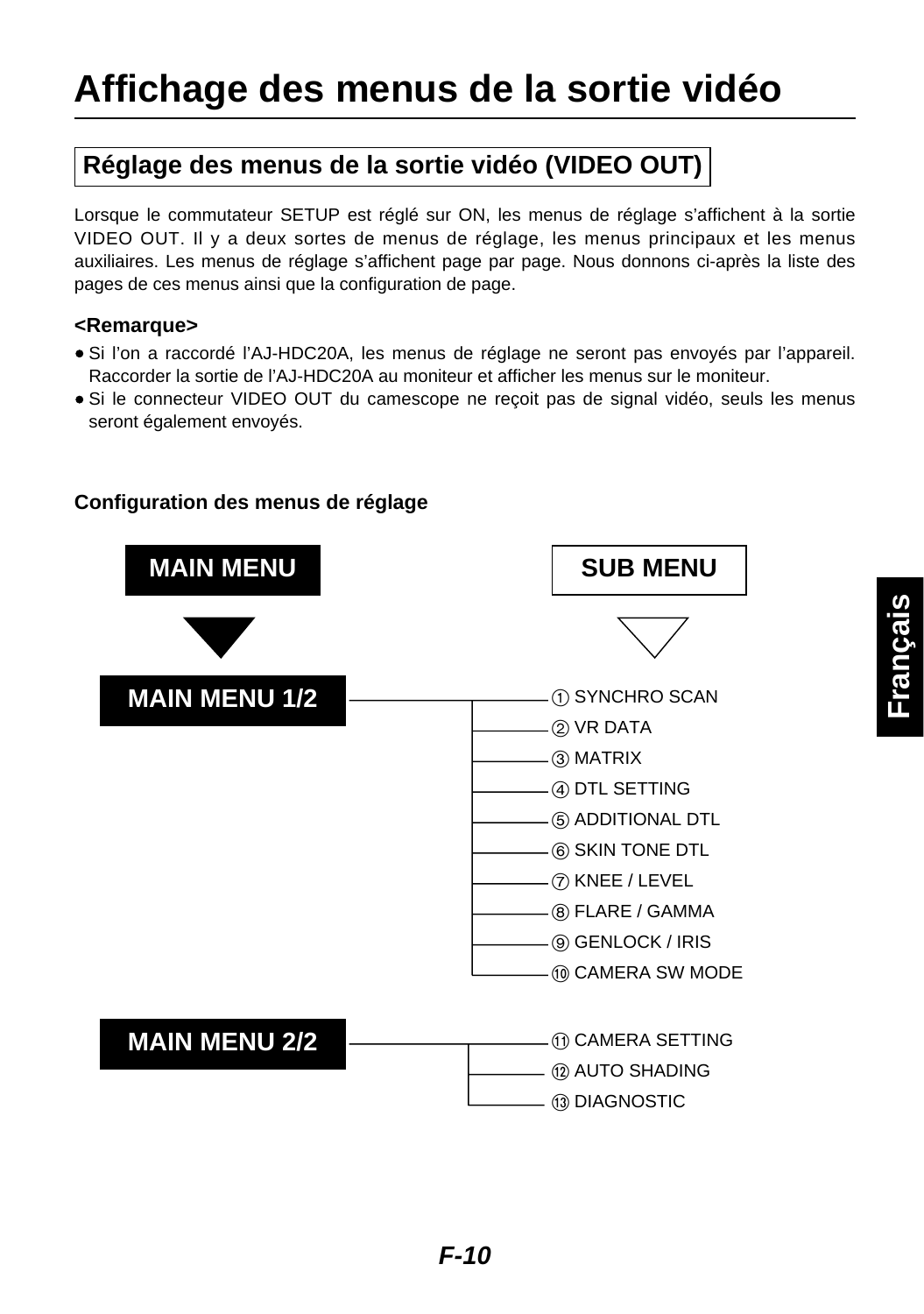#### 1 **Ecran SYNCHRO SCAN**

 $\rightarrow$ < SYNCHRO SCAN >

SYNCRO SCAN 1/50.6

#### 2 **Ecran VR DATA**

| $\rightarrow$ VR DATA $\rightarrow$                                                                                                   |                                                                       |
|---------------------------------------------------------------------------------------------------------------------------------------|-----------------------------------------------------------------------|
| <b>MASTER PED</b><br><b>MASTER DTL</b><br>MASTER GAMMA: 0.45<br>KNEE POINT<br>KNEE SLOPE<br>B GAIN<br>R PEDESTAL<br><b>B PEDESTAL</b> | : +000<br>$: +00$<br>: 085%<br>$: +000$<br>: +000<br>: +000<br>· +000 |

#### **<Remarque>**

**Les opérations de réglage des données faisant intervenir la molette d'initialisation ne pourront pas être effectuées sur cet écran.**

| $\rightarrow$ < <code>MATRIX</code> >                                                                                  |                                                        |
|------------------------------------------------------------------------------------------------------------------------|--------------------------------------------------------|
| MATRIX TABLE: A<br>MATRIX R-G<br>MATRIX R-B<br><b>MATRIX G-R</b><br><b>MATRIX G-B</b><br>۰<br>MATRIX B-R<br>MATRIX B-G | · +11<br>$+0.9$<br>$+0.5$<br>$+15$<br>$+11$<br>$. +11$ |
|                                                                                                                        |                                                        |

#### 5 **Ecran ADDITIONAL DTL** 6 **Ecran SKIN TONE DTL**

| $\rightarrow$ < ADDITIONAL DTL >                                                                                                                           |                                                                                      |
|------------------------------------------------------------------------------------------------------------------------------------------------------------|--------------------------------------------------------------------------------------|
| C DTL COMPE.<br>CHROMA DTL<br>KNEE APERTURE: ON<br><b>SLIM DTL</b><br><b>CORNER DTL</b><br>DTL GAIN(+)<br>DTL GAIN(-)<br>DTL CLIP<br><b>H.DTL LINE MIX</b> | $:$ OFF<br>$\colon 0$<br>$:$ OFF<br>∴ ON<br>$: +00$<br>$: +16$<br>: 00<br>$\cdot$ 1H |
|                                                                                                                                                            |                                                                                      |

### 3 **Ecran MATRIX 4 <b>Ecran DTL SETTING**

| $\rightarrow$ < DTL SETTING >                                                                                      |        |                                        |
|--------------------------------------------------------------------------------------------------------------------|--------|----------------------------------------|
| H DTI I FVFI<br>D.DTL LEVEL<br>DTL CORING<br>H.DTL FREQ.<br>DARK DTL<br>LEVEL DEPEND.<br><b>BLACK STRETCH: OFF</b> | $\sim$ | : 10<br>: 10<br>03<br>. 03<br>00<br>00 |
| MATRIX TARI F A                                                                                                    |        |                                        |
|                                                                                                                    |        |                                        |

| →< SKIN TONE DTL >                                                                                                                      |               |
|-----------------------------------------------------------------------------------------------------------------------------------------|---------------|
| SKIN TONE DTL<br><b>SKIN TONE HUE</b><br>SKIN TONE LEVEL : 25<br>SKIN TONE WIDTH $+15$<br>SKIN TONE CORING: 05<br>SKIN TONE ZEBRA : OFF | ∙ OFF<br>.103 |

#### **<Remarque>**

**Quand on ouvre l'écran SKIN TONE DTL, la rubrique SKIN TONE ZEBRA se règle toujours sur OFF, qu'elle ait été précédemment réglée sur ON ou sur OFF.**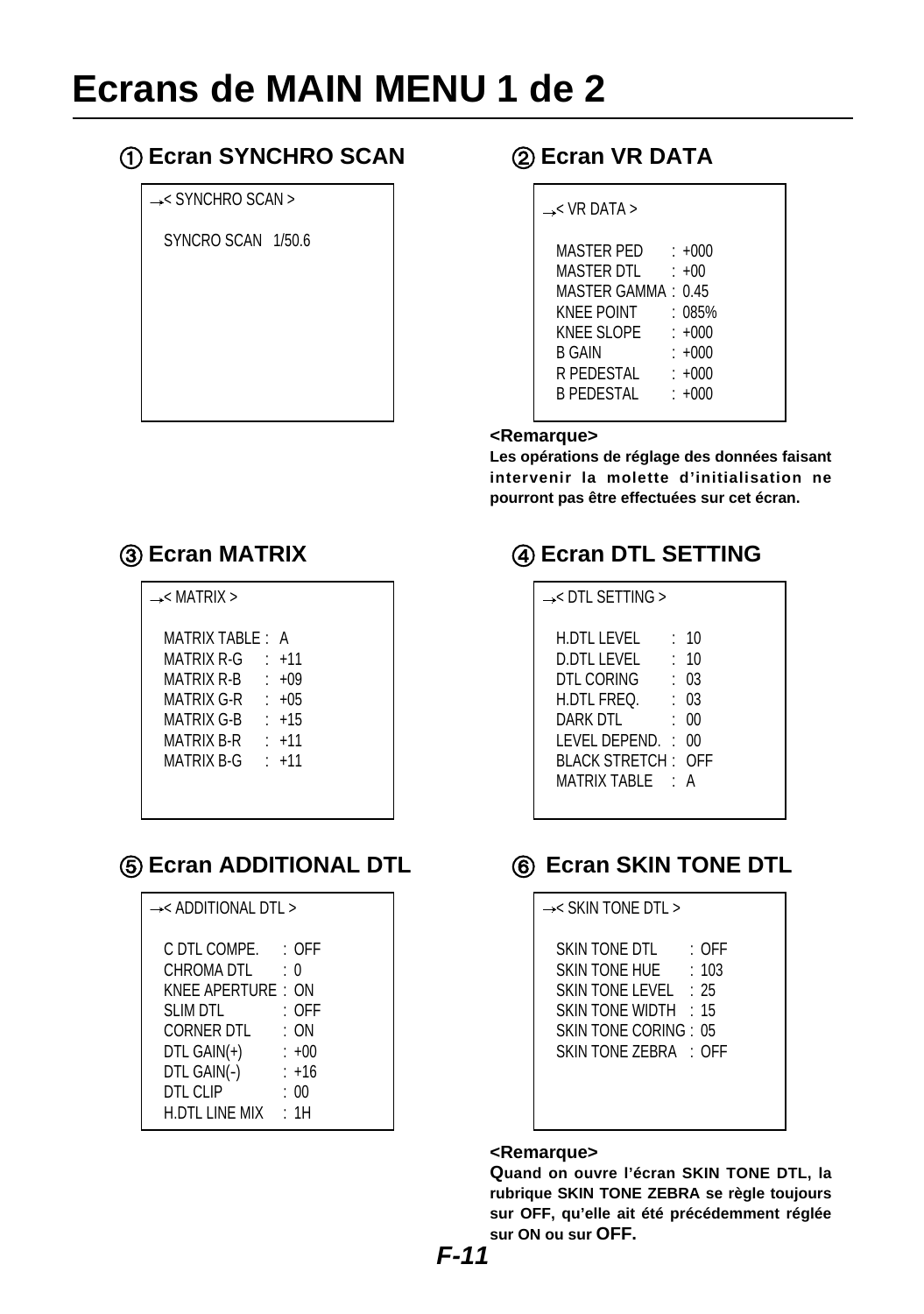

 $\rightarrow$ < KNEE / LEVEL > MANUAL KNEE : ON<br>WHITE CLIP : ON WHITE CLIP WHITE CLIP LVL : 105% AUTO KNEE POINT : 085 AUTO KNEE LVL : 105 SET UP : 7.5%A

- **<Remarques>**
- ≥ **Le niveau d'initialisation actuellement réglé par le camescope s'affiche pour SET UP. Il n'est pas possible de le régler surl'appareil.**
- ≥ **SET UP ne s'affiche pas si l'appareil est raccordé à une caméra au format PAL.**



#### 8 **Ecran FLARE/GAMMA**

| →< FLARE / GAMMA >                                                       |                                                  |
|--------------------------------------------------------------------------|--------------------------------------------------|
| R FLARE<br><b>G FLARE</b><br><b>B FLARE</b><br>R GAMMA<br><b>B GAMMA</b> | 000<br>000<br>۰<br>000<br>$+00$<br>t.<br>$: +00$ |

#### : **Ecran CAMERA SW MODE**

 $\rightarrow$ < CAMERA SW MODE  $\rightarrow$ 

SUPER V MODE : FRM1 FILTER INH SHOCKLESS AWB · NORMAL

#### **<Remarque>**

Pour les détails des menus, voir les pages correspondantes du mode d'emploi du camescope utilisé.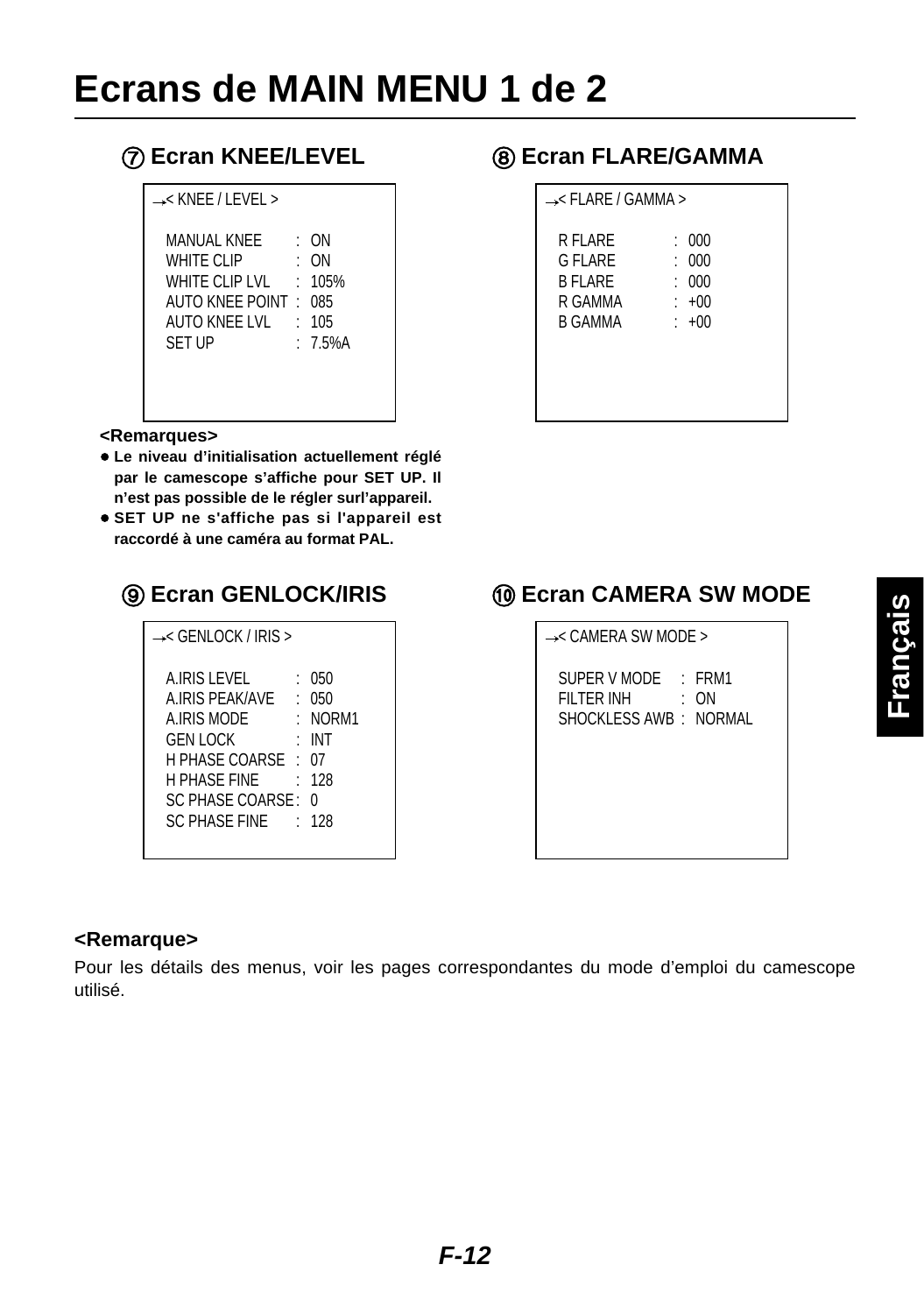### **Ecrans de MAIN MENU 2 de 2**

#### ; **Ecran CAMERA SETTING** < **Ecran AUTO SHADING**

| $\rightarrow$ < CAMERA SETTING >                                                                                |                                                              |
|-----------------------------------------------------------------------------------------------------------------|--------------------------------------------------------------|
| DETAIL<br>2D LPF<br>SUPER COLOR:<br>GAMMA<br><b>TEST SAW</b><br>FLARE<br>۰<br>H-F COMPE.<br>۰<br>NEGATIVE DTL : | ΟN<br><b>OFF</b><br>ΟN<br>ON<br><b>OFF</b><br>ON<br>ON<br>ΩN |
|                                                                                                                 |                                                              |

 $\rightarrow$ < AUTO SHADING >

BLACK WHITE BLACK COMPE. : ON WHITE COMPE. : ON

#### = **Ecran DIAGNOSTIC**

 $\rightarrow$ <DIAGNOSTIC >

VERSION : Ver< $\ast$ . $\ast$ . $\ast$ >

UP DATE : \*\*\*\*\*\*\*\*\*

#### **<Remarque>**

Pour les détails des menus, voir les pages correspondantes du mode d'emploi du camescope utilisé.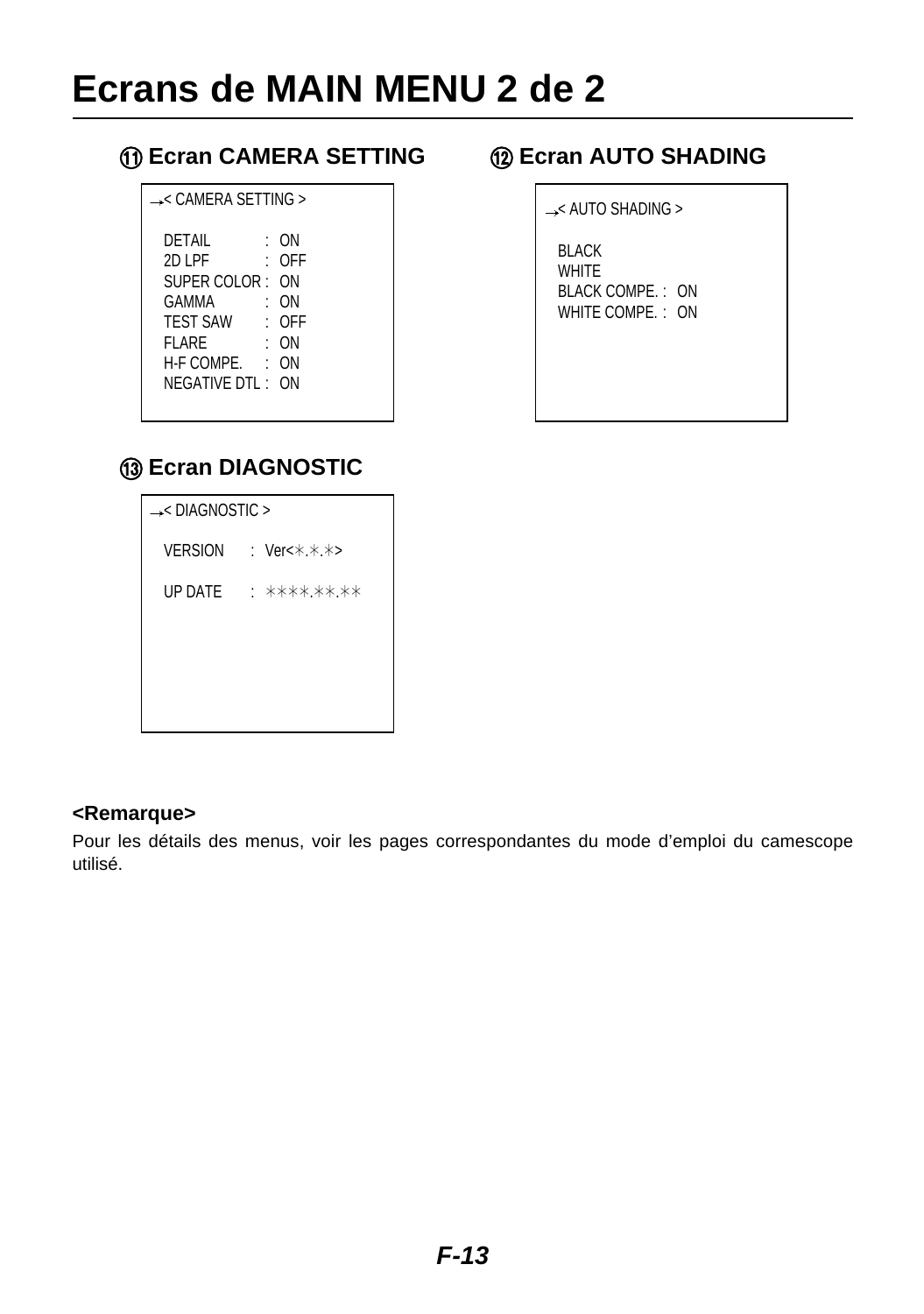# **Réglage de l'ombrage**

Pour effectuer l'ombrage avec les rubriques BLACK et WHITE de l'écran AUTO SHADING, procéder comme indiqué ci-dessous dans l'exemple d'ombrage du noir, donné à titre de référence.

#### **Procédure d'utilisation du menu Ombrage (exemple : ombrage du noir)**

 $\rightarrow$ < AUTO SHADING >

BLACK **WHITE** BLACK COMPE. : ON WHITE COMPE. : ON

- 1. Ouvrir la page AUTO SHADING du menu auxiliaire de MAIN MENU 2 de 2.
- 2. Amener la flèche en regard de BLACK et appuyer sur molette d'initialisation (SETUP).

Une page de confirmation s'affiche pour vérifier si l'ombrage doit être effectué.

 $-$  Page de confirmation  $-$ 

| <b>ACTIVE OK?</b><br><b>YES</b><br>NO |  |
|---------------------------------------|--|

Le réglage de l'ombrage est terminé.

- 3. Pour effectuer l'ombrage, amener la flèche en regard de YES et appuyer sur molette d'initialisation (SETUP). ("SHADING ACTIVE" s'affiche au centre de l'écran.) Si l'on ne veut pas effectuer l'ombrage, amener la flèche en regard de NO et appuyer sur molette d'initialisation (SETUP) : l'écran revient à la page AUTO SHADING.
- 4. Lorsque l'ombrage est terminé, l'écran revient automatiquement à la page AUTO SHADING.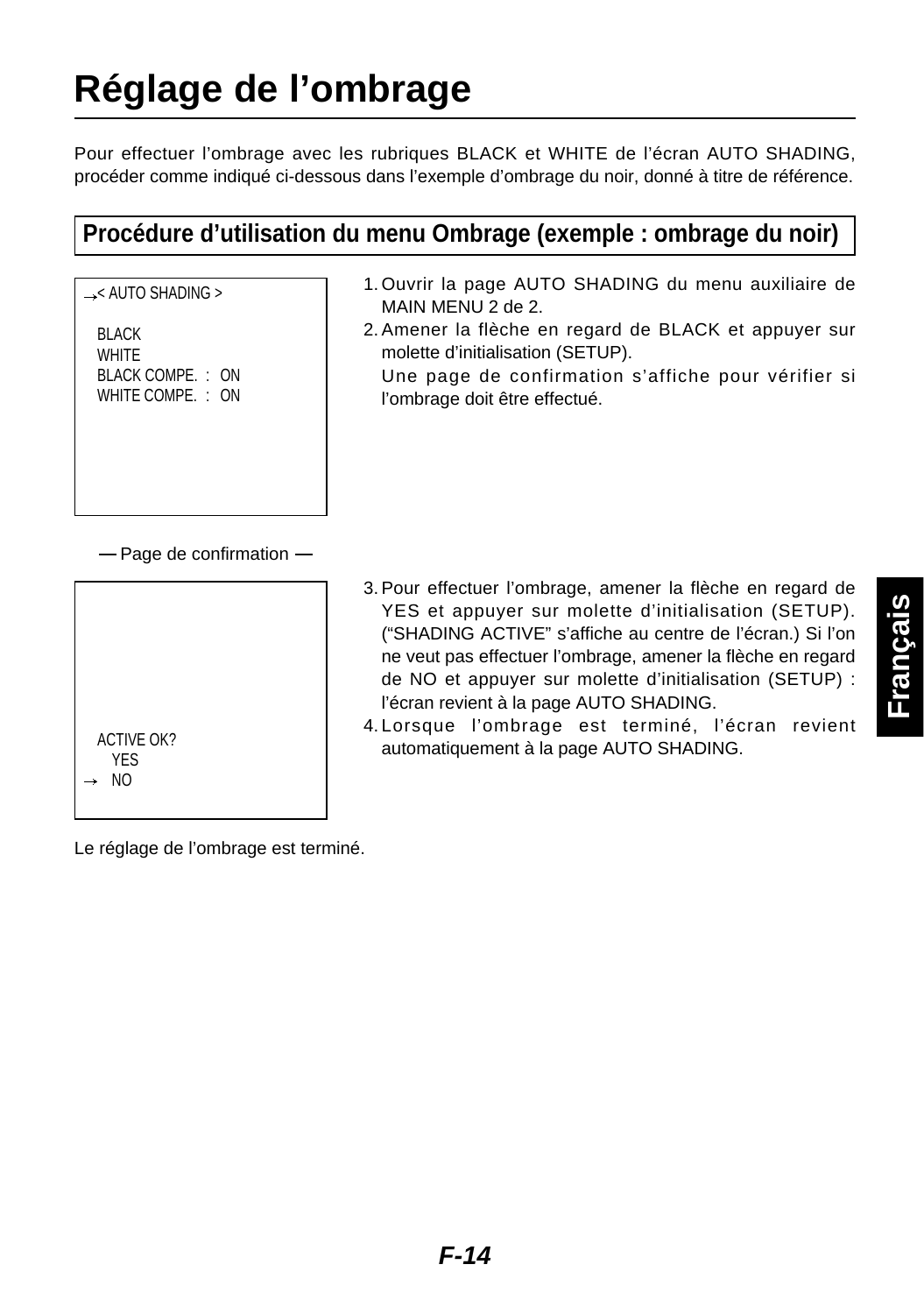# **Fiche technique**

### **Alimentation : 12 V CC**

**Consommation : 125 mA**

| Informations concernant la sécurité |
|-------------------------------------|
|                                     |

**Température ambiante admissible : 0 à 40°C Humidité relative admissible : 85% maximum Dimensions : 82(L) x50(H) x170(P) mm (sans les boutons) Poids : 610 g**